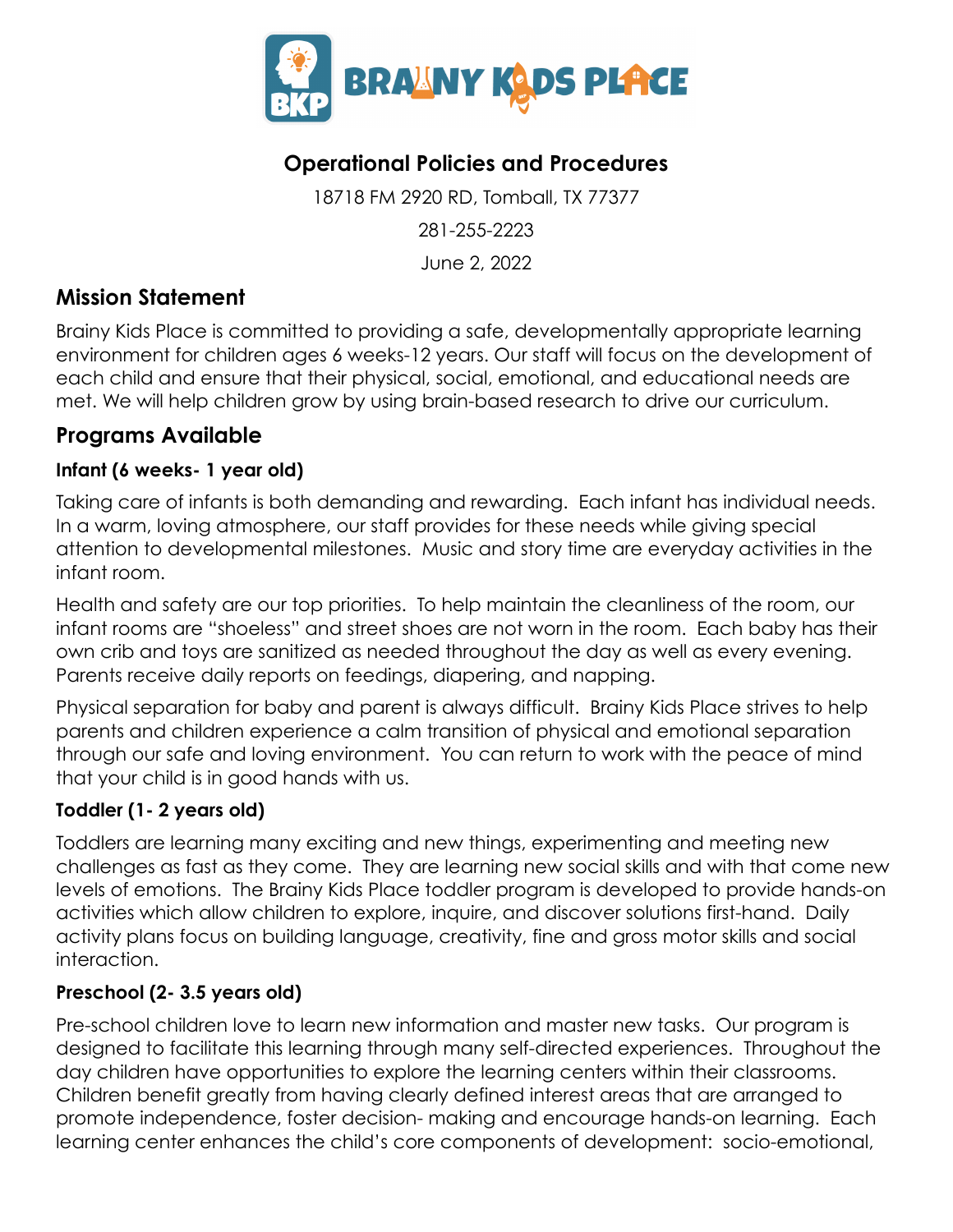language, cognitive, physical, and aesthetic. The curriculum enhances the learning centers through a thematic approach. Children have many opportunities to see how reading and writing are useful before they are instructed in letter names, sounds and word identification. An abundance of these experiences provide children opportunities to develop language and literacy skills.

Physical developmental needs are met daily with opportunities to use large muscles, including running, jumping, and balancing. Small muscle skills will be strengthened through play activities such as puzzles, painting, and cutting.

We have designed our pre-school program to be part of a nurturing and loving environment where your child is our number one priority. When children receive warm, responsive care, they feel safe and secure.

### **Pre- Kindergarten (3.5- 4 years old)**

The concept that children learn best through play is reflected in the setup of each classroom with learning centers designed to foster choice and independence. This environment encourages experimentation and provides comfort in freedom of choice. The atmosphere encourages independence and the building of self-esteem. We have developed our Pre-Kindergarten program using the criteria from the Texas Pre-K Guidelines to make sure our students are well prepared for Kindergarten and First Grade. Literacy focuses on a balanced approach between phonics and whole language. Math skills are developed through hands-on experience and experimentation with manipulatives.

#### **Before and After School Care**

We provide before and after school care for children who attend public schools in our area. They have an afternoon snack, organized sports, games, art, and other fun activities in the afternoons. Brainy Kids Place was designed to meet the interest of school age children. Homework assistance is given to those who request it. All day care is available for summer and other school holidays including teacher in-service days.

#### **Classroom Assignments**

Children are assigned to their classroom by age/developmental level for Infant through Toddler rooms. For the Preschool and Pre K classrooms, children are assigned by birthdate with the consideration of developmental milestones as well. We are not able to move a child up to the next age level classroom prior to their birthday due to classroom ratio requirements.

## **General Center Information**

#### **Hours of Operation and Late Pick Up**

Brainy Kids Place is open from 6:30 am to 6:00 pm, Monday through Friday, twelve months a year. We have an academic schedule and ask that you have your child in attendance by 10 am so that they can benefit from the program and we can have lunch prepared for them.

All students must be picked up no later than 6:00 pm each evening. Please make plans to have your child and his/her belongings gathered so that everyone is able to leave on time.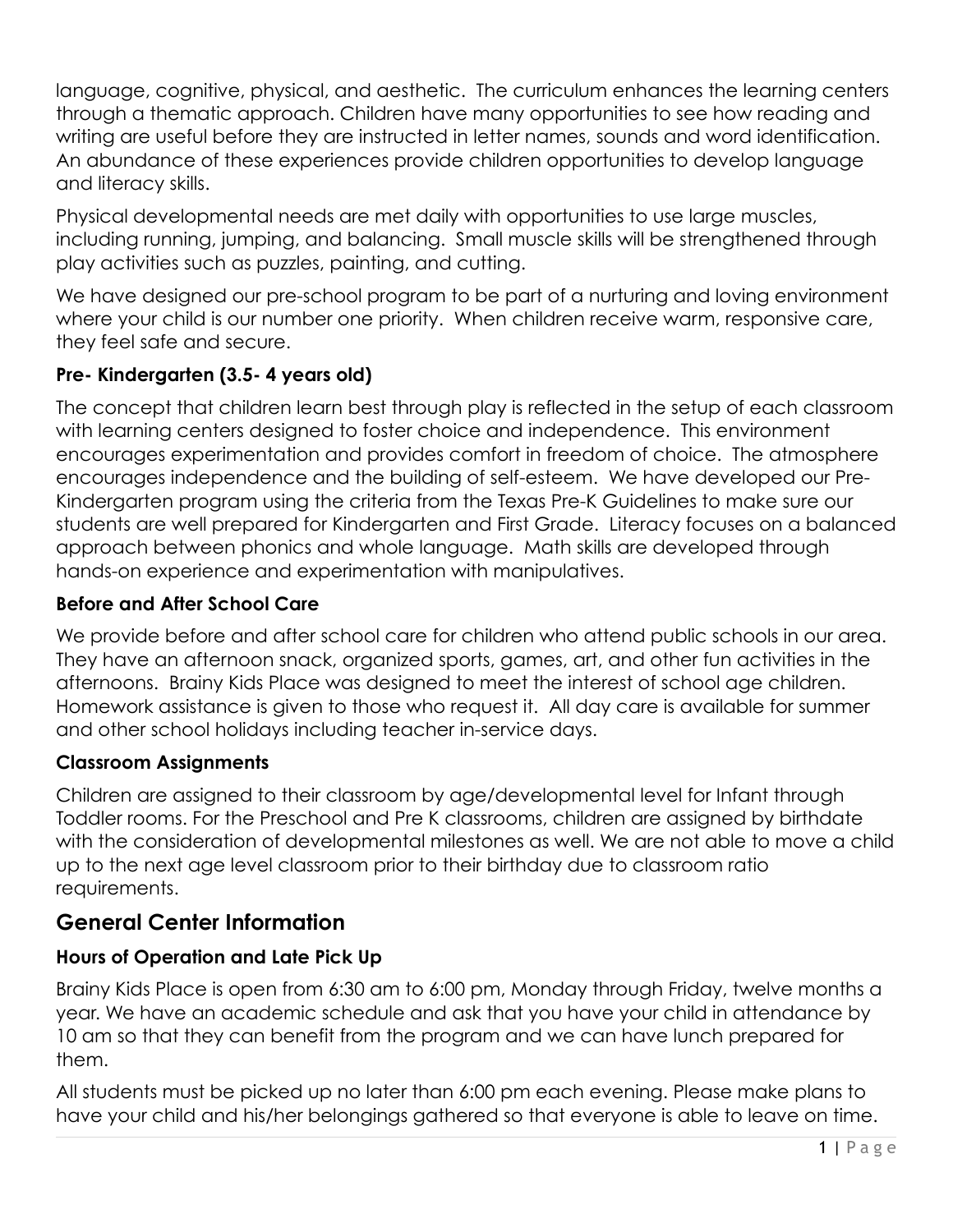Because we are licensed only for our specific hours of operation, we cannot care for children any earlier than 6:00 am or later than 6:00 pm. If someone is not here to pick your child up by 6:00 pm, each child will be charged a late pickup fee of \$2/min. Please understand, our staff has their own appointments to keep after closing time. Your being late prevents them from keeping their schedules. You may rationalize that this is the only time I have been late, but if everyone thinks that way, that means our staff are probably staying late every day waiting on a late pick up. Fees incurred for late pick up are to be paid upon arrival.

If a child has not been picked up by 6:30 pm and all attempts to contact parents and emergency contacts have failed, we are obligated by state regulations to call Family and Children's Services and the police.

#### **Holidays**

We are closed in observance of the following holidays:

- New Year's Eve
- New Year's Day
- George Washington's Birthday (Teacher In-Service)
- Good Friday
- Memorial Day
- Independence Day
- Labor Day
- Columbus Day (Teacher In-Service)
- Thanksgiving Day and the following Friday
- Christmas Eve
- Christmas Day

If the holiday falls on the weekend, the school will be closed either the Friday before or the Monday after. Check with the front desk for those specific holidays.

#### **Bad Weather Policy**

We will make all efforts to stay open during inclement weather. If we are NOT open, you can find out by:

- Checking notifications on the Parent Communication App (Kangarootime)
- Checking the Tomball ISD website. If TISD is closed for inclement weather, we will be as well. However, we may need to close even if TISD is open if a sufficient number of staff are unable to safely travel into work and we won't be able to maintain state ratios.

If there are no indications in any of these places that we are closed, then we will be open.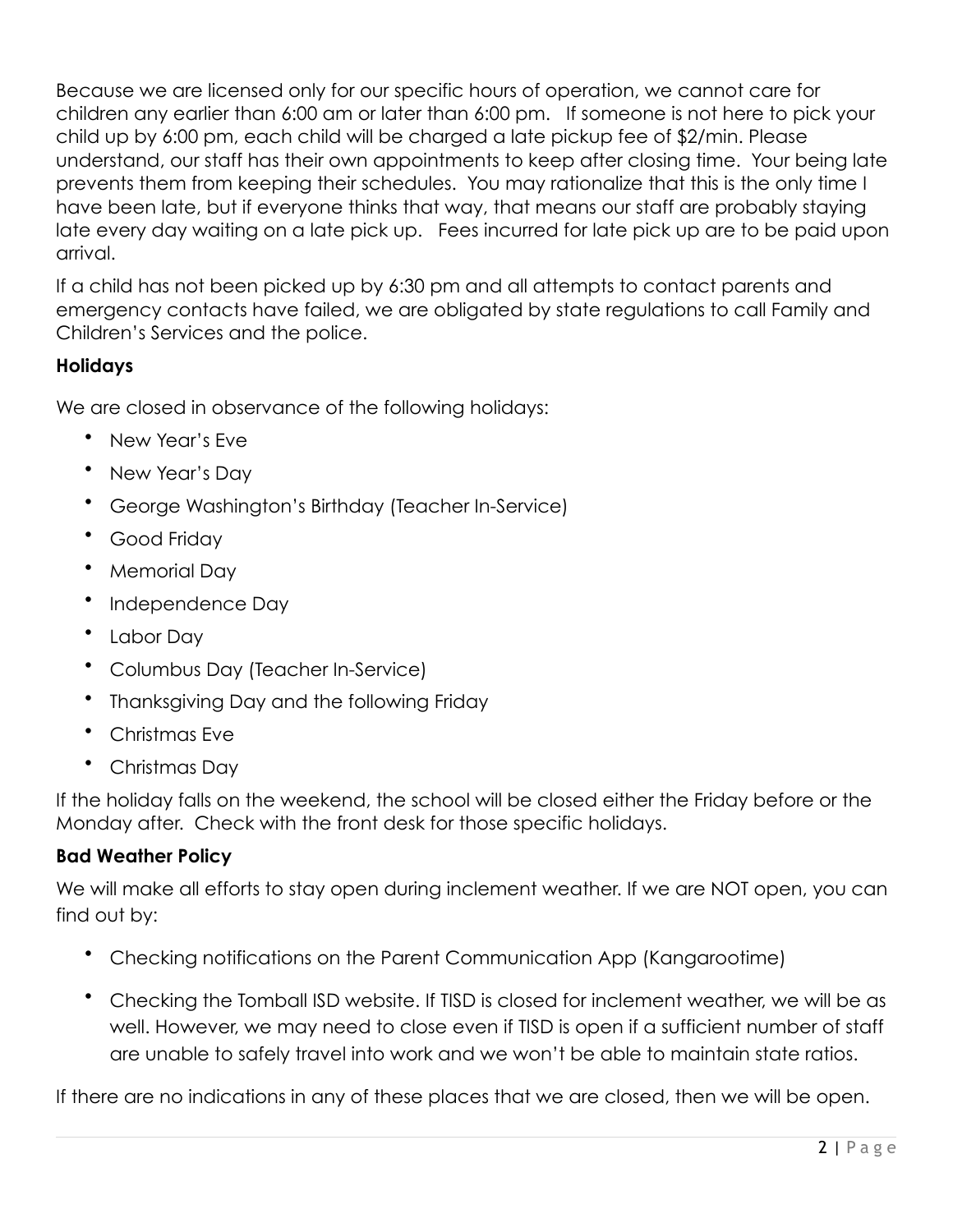### **Absences**

Tuition must be paid in full without deduction for absences of any duration or any cause. There will be no exceptions made. An unexplained absence of two weeks with no payment may mean that your child will be dis-enrolled and that place given to another child on our waiting list. To re-enroll, we would require the prior balance be paid and the full registration fee be paid again.

## **Registration Paperwork and Procedures**

#### **Fees and Tuition**

A registration/supply fee is required upon enrollment. This registration fee and one week worth of tuition is non-refundable and will hold a space for your child. The week or tuition paid will go towards your child's last week of care. This is an annual supply fee that will be charged each March.

Brainy Kids Place requires that tuition be paid in advance each Friday for the following week. Payments may be made by ACH Bank Draft or Credit Card. Please note that payment made by credit card or debit card will be charged the applicable credit card fees. For security purposes, cash will not be accepted. Monthly payment in advance, based on the number of Mondays in the month, are accepted and encouraged.

Once you enroll in a program, your tuition is due continually each week regardless of whether or not your child attends. Tuition is charged for all weeks from the time a child starts until a proper two- week withdrawal notice is given.

Since tuition is due on the Friday before the upcoming week, a late fee of \$10 will be charged on accounts not paid by Monday at closing. An additional \$10 will be charged daily if the tuition is still unpaid. If the tuition is not paid by Thursday at drop off, your child will be denied care until your account has been paid in full.

For any payment returned unpaid from the bank for any reason, there will be a \$30 return fee.

We welcome our school age children to attend additional days and times when needed, such as in- service days and school holidays. We are not able to keep school age children during a school day when they should be in attendance at school. There are additional fees for attendance outside the program time the child is enrolled in. We will also assume enrollment will continue during the summer unless you inform us of withdrawal. Tuition rates are adjusted for summer (all day) care.

Since staffing and other operational costs are incurred on the basis of fixed levels of enrollment and because few of these costs are eliminated when the child is temporarily absent, we cannot give tuition refunds or discounts for days your child is absent.

Fees are based on enrollment, not attendance. No tuition adjustments will be made due to illness, holidays, or school closings. Days cannot be exchanged or made up for other days. This applies to part time care as well.

Parents will have a minimum of 30 days written notice of any increases in fees or tuition. Brainy Kids Place will do cost of living increases in tuition annually.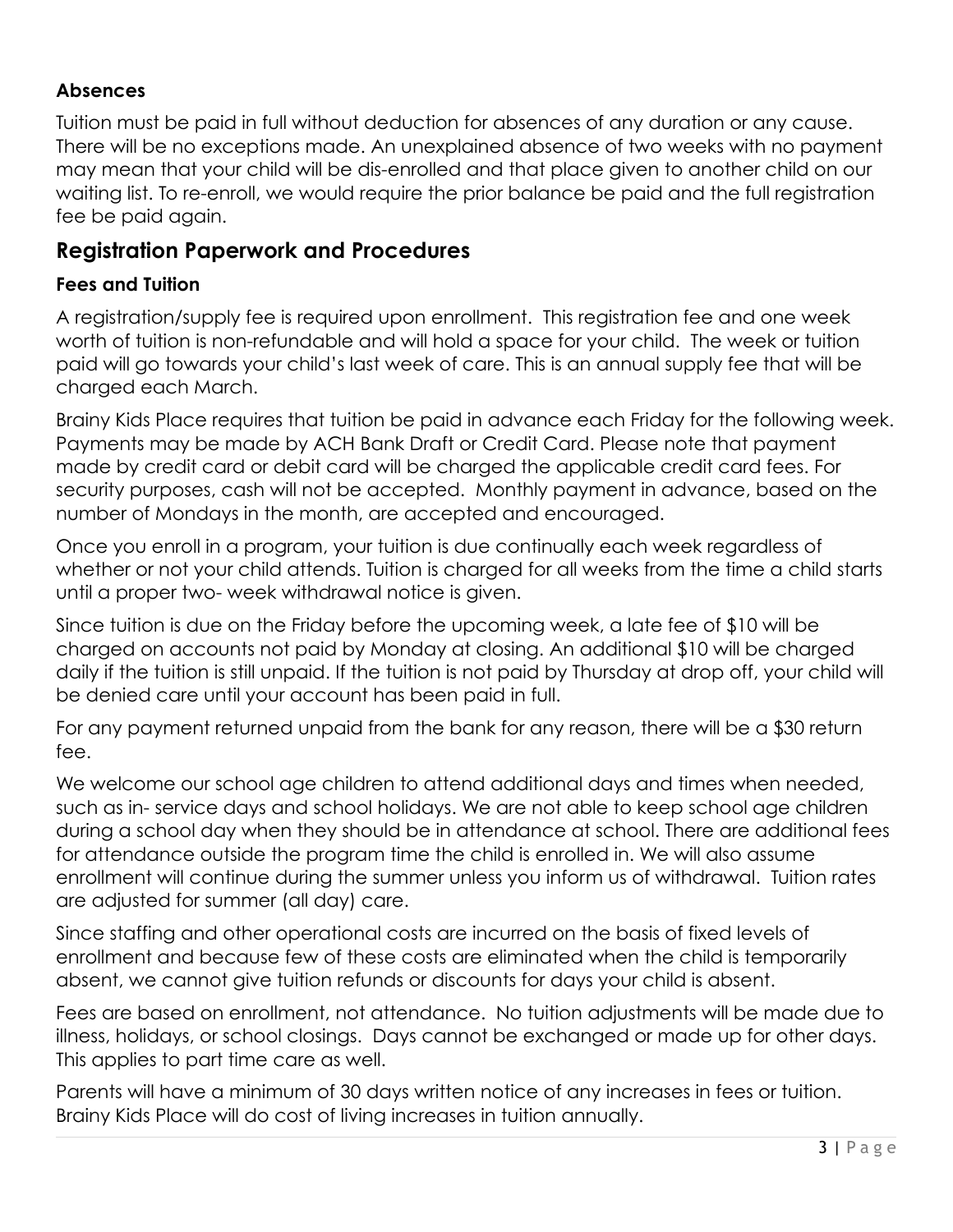In the event that you do not make payments or do not give 2 weeks written notice of withdrawal, you will be given a one-time written notice of charges owed. You will then have 10 days from that notice to pay or resolve any disputes with the management of Brainy Kids Place. You agree to pay any reasonable attorney's fees or collection agency fees with interest and court costs, as well as 2% per month from the date that payment was first due.

### **Forms Required**

Before enrollment, you will need to complete all forms provided by Brainy Kids Place. Please keep us updated on all pertinent information. The following are especially important:

- Current immunization records must be furnished before a child can attend (Please see the "Immunization Requirements" page in this handbook.) Anytime your child is given a new immunization, please bring the updated record to the center and we will make a new copy for our files.
- At the time of enrollment, we must have an updated doctor's health care statement for each child.
- Anytime there is a change of address, phone number, or email address, remember to inform the front desk so records can be updated. It is imperative we are able to reach you in case of an emergency. This includes all work, home, and cell phone numbers for parents and any other emergency contacts.
- Inform us in writing if there is a change in who is authorized to pick your child up from the school.
- If there is a change in medical condition, we must be made aware of it.
- Newly discovered allergies should be reported as soon as they are identified and an a Food Allergy Care Plan must be on file and signed by both the parent and child's physician.

#### **Medical Requirements**

Children who are enrolled should be physically, socially, and emotionally capable of being in group care. Upon enrolling your child, a health care statement must be provided for children not enrolled in public school. This may be written statement from a health-care professional who has examined the child within the past year, indicating the child is physically able to take part in the child-care program, or may be a signed statement from the parent giving the name and address of a health-care professional who has examined the child within the past year stating the same. A signed statement from a health-care professional as specified above must follow the parent's statement within 1 month of the date of admission and must be updated annually. We have a form available in your registration packet for you or your child's physician that will fulfill these requirements.

#### **Vision and Hearing Screening**

In compliance with the special Senses and Communication Disorders Act, Texas Health and Safety Code, Chapter 36, Brainy Kids Place requires children to have a screening or professional examination for possible vision and hearing problems. Children who are enrolled for the first time (4 years of age or older), must be screened within the first 120 days of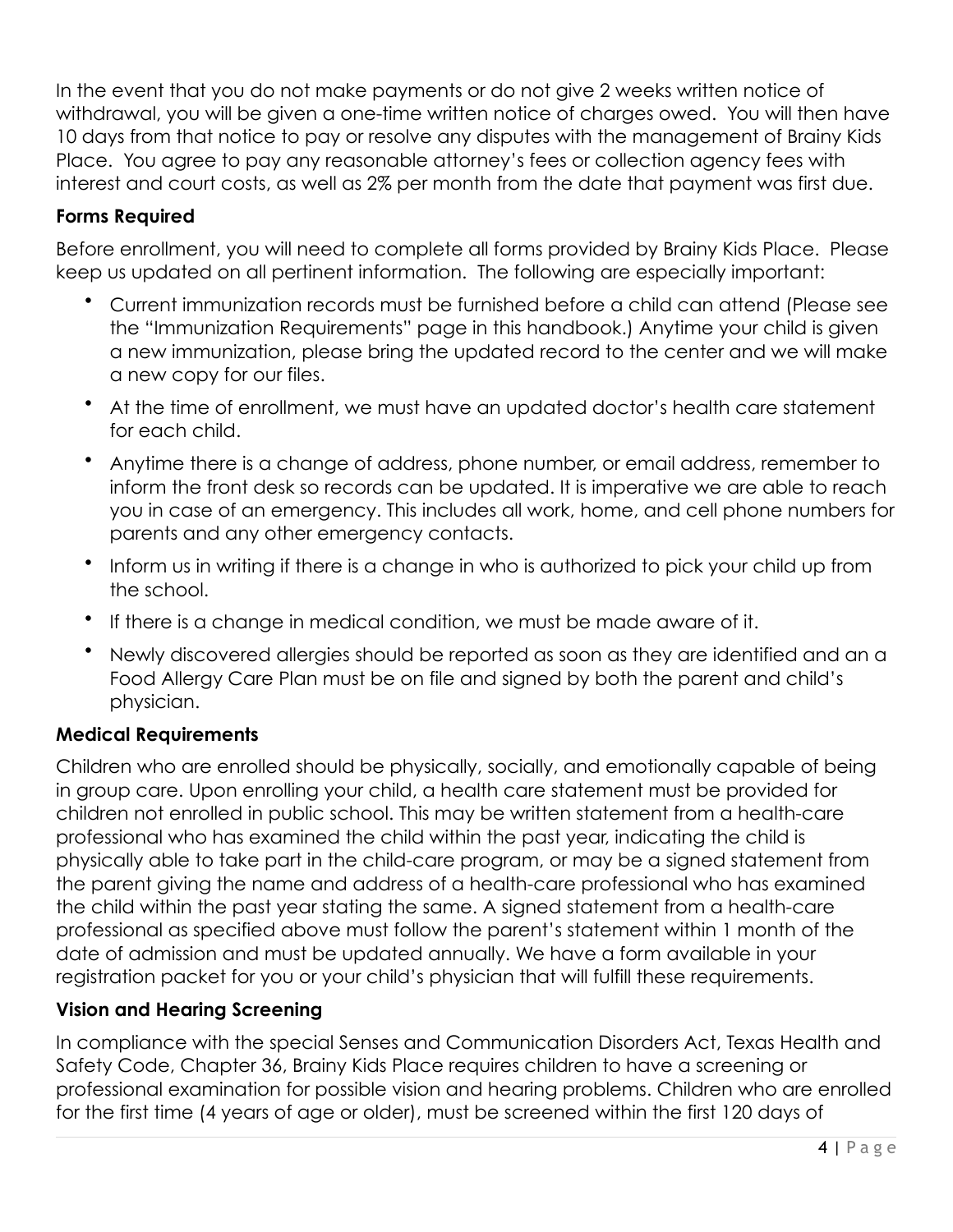enrollment. All children already enrolled at our school (who are 4 years of age by September 1), will need to provide documentation of screening.

### **Immunizations and Tuberculosis Screening**

Each child enrolled at Brainy Kids Place must meet applicable immunization and tuberculin testing requirements specified by the Texas Department of Health before being enrolled. This applies to children in early care from birth through school age. The documentation must be validated by a physician or other health care professional and include:

- A signature or rubber stamp
- Child's first and last name
- Child's birth date
- The vaccine type and number of doses
- The month, day, and year the child received each vaccination

This documentation may be the original record or a photocopy. It is the parent's responsibility to provide the Center will all updated immunization records.

Any exemptions from the immunization requirements must meet criteria specified by the Texas Department of Health. For more information, check out www.tdh.state.tx.us/immunize.

For school age children, the immunization record may be on file at the child's school. However, parents must fill out and sign the "School Age Immunization Verification" form.

*At this time it is not required by Harris County Public Health that a child enrolled in a facility located in Harris County be screened for tuberculosis.* Parents will be notified in the event that this regulation changes.

## **Arrival and Departure**

## **Security Code**

The front door to the center remains locked during business hours. Families must utilize the key pad to gain access to the center, as doors will not be propped open. Allowing other adults to "piggyback" on your front door code compromises the security of our building. This is strictly prohibited.

## **Signing In and Out**

At Brainy Kids Place, Parents must sign their children in and out each day using the parent communication app. If the computer is down or the internet is unavailable, parents will sign their children out in the classroom with the teacher. This is very important, because state regulations require that we know who is in the building at all times. If you forget to check your child in or out, please let the Director know immediately. At Pick-up and Drop-off times please do not allow your child to wander around the school without you. An authorized adult must escort your child into the center and into their classroom, making sure that you leave them in the direct care of a faculty member so they may mark them present. Do not leave a child in any room, including the gym, alone. Make sure your child is under the supervision of either yourself or a Brainy Kids Place staff member at all times.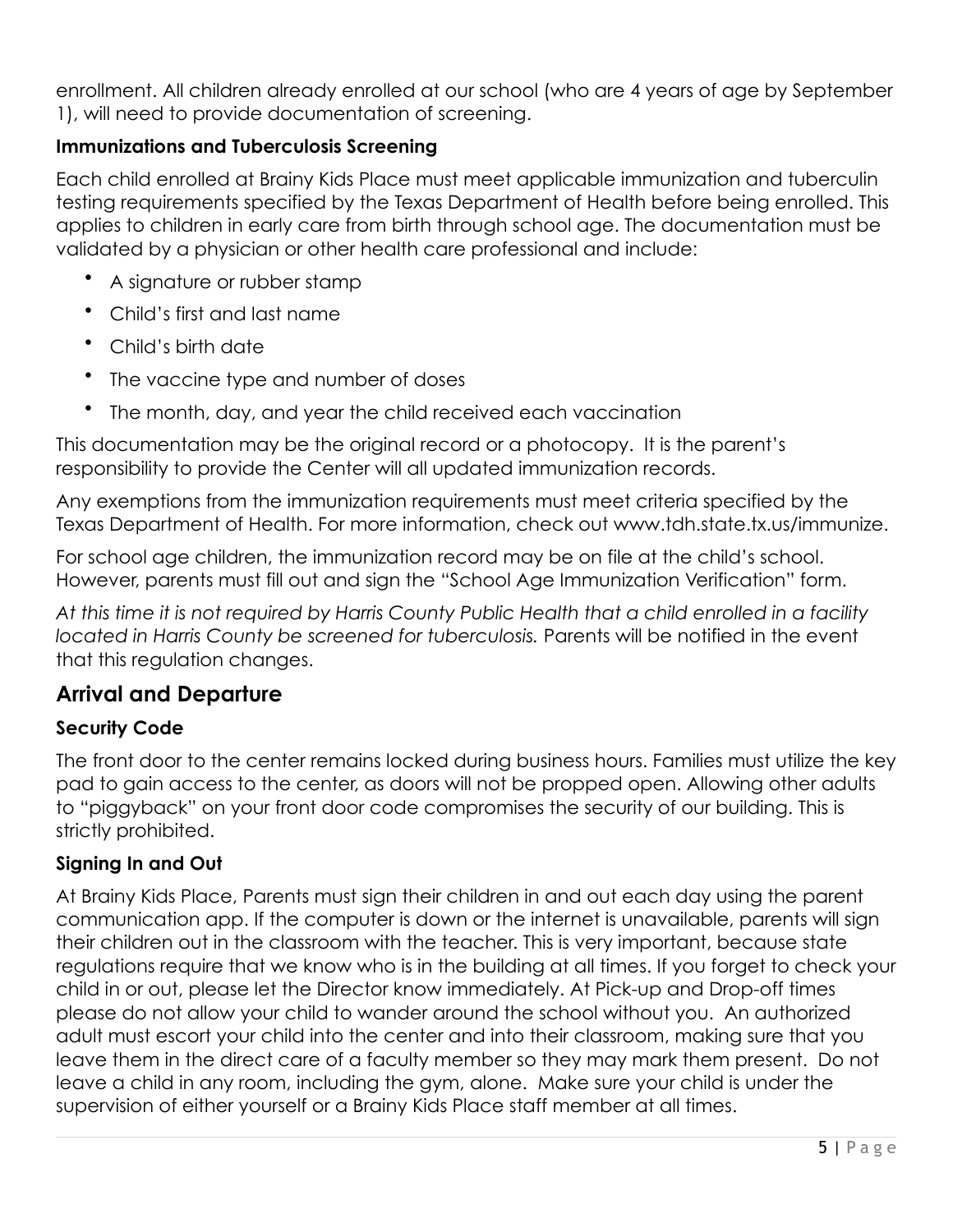Children may experience separation anxiety. This is normal. Experts suggest you hug and comfort your child, let them know you are leaving and will be back to get them later, and then promptly leave the classroom. While leaving a crying child can be difficult, most children stop crying within five minutes, and your lingering in the classroom most often makes matters worse. You are welcome to call to check on your child. At pick-up time, feel free to spend time in the classroom and talk with the teachers and your child about their day. Upon departure, please make sure your child's teacher knows you have picked up your child so they can be marked off the roll sheet.

Please keep in mind that for safety reasons, we are not able to load or buckle a child in the car or their car seat.

#### **Authorization of Alternate Pick Up**

No child will be taken from the center by anyone other than the parents, unless we are notified in advance that someone else is to pick up your child. Each person should be listed as an authorized pick up person on the enrollment form. Please notify such persons that photo ID will be required. All persons that are authorized pick up persons will be checked against the Texas Department of Public Safety Sex Offender Database prior to being issued a front door entry code.

If someone other than who is designated on the registration form is to pick up your child from daycare, a note stating who will be doing so must be submitted, and the note must be signed and dated by the parent.

Although telephone notification is discouraged, we understand that unexpected circumstances arise. In the event that you notify us by telephone that someone who is not listed will pick your child up, this information will be documented in your child's file, and, unless we are able to verify through telephone caller I.D., we will issue a call back to verify that the parent did, in fact, place the call informing us of the information.

When someone other than the parent picks up we will make a copy of their Driver's License, date it, and the staff person will initial it and it will be kept in the child's file.

Please do not give those you have authorized to pick up your child your password for the front door or the log in and out system.

#### **Custody Issues**

Please let the school know if there are custody orders concerning your children. We do not have the right to withhold a child from any parent having custody or joint custody. In order to deny a parent from picking up their child, there must be a current, signed court order stating that they should not have access to the child and we must have a copy of the order in the child's file. The center cannot become involved in custody disputes; we cannot mediate or keep track of which parent can pick up on which days. We would be forced to dis-enroll a child if the school has to become involved in such disputes.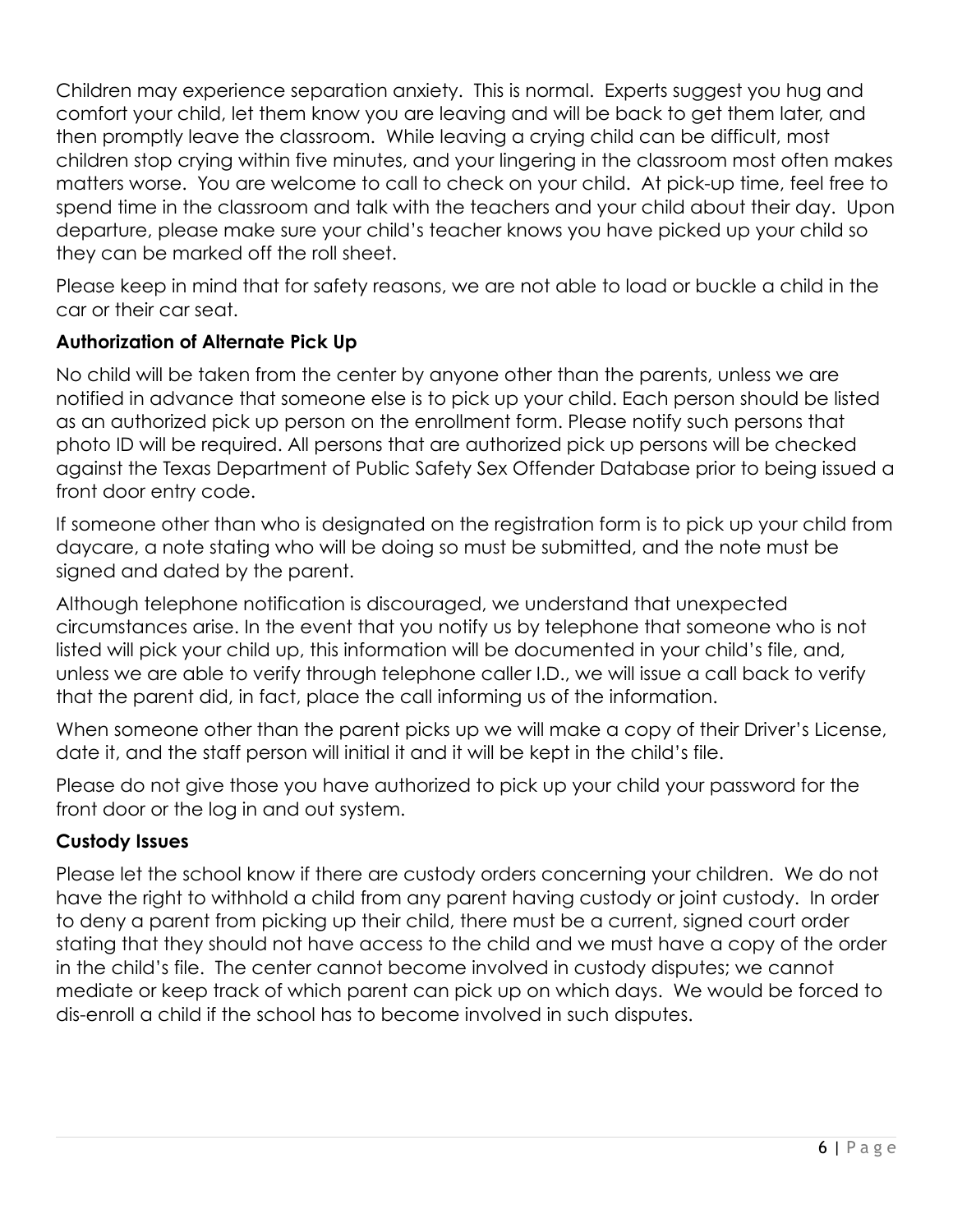## **Parent Communication and Visitation**

### **Daily Reports and Lesson Plans**

Each day in most classrooms, you will receive an electronic daily report through the parent communication app that has details about your child's day, including how they ate, slept, played, and what they learned. For younger children, the report includes information about diaper changes. Since everything about your child's day cannot be documented, we encourage you to contact your child's teacher if you have any specific questions. Each classroom also has specific weekly lesson plans posted for parent review. These plans detail the classroom activities for the week.

#### **Information Postings**

Our latest inspection from Texas Department of Family and Protective Services is posted in the main hallway near the entrance. The Information Boards in the classrooms post menus, lesson plans, daily schedules and other resources. Please refer to these weekly.

#### **Parent Teacher Conferences**

Conferences may be scheduled to discuss concerns and children's progress. We are flexible and will work with you to accommodate you at a convenient time during business hours.

#### **Visiting the Center and Volunteers**

Parents may visit the center at any time during the day to observe their child, our program activities, the building, the premises, and the equipment without having to secure prior approval. Brainy Kids Place has an open door policy. We ask that you stop by and check in at the front desk so that we keep our building secure and our children safe. It is not recommended for parents to "hang out" in the program, as it may hinder the independence and growth of the child. In addition, the center is best observed as a place of learning.

We also welcome volunteers. If you would like to volunteer either at the school or on a field trip, please contact our director so that we may schedule a time for you to come and complete a Criminal History check as required by the State. Volunteers are not allowed to be responsible for a group of children and are never left alone with a child. They can be utilized as an extra support to the regular on-goings of the center.

#### **Parent Grievance Procedure**

We encourage you to discuss any classroom issue with your child's teacher if needed. We strive to provide the highest quality of care and education to the families we serve. Our belief is that we can't fix a problem that we don't know about. We welcome parent input and will make every effort to resolve concerns. However, we ask that concerns always be communicated in a professional and courteous manner and that all our staff be treated with the respect they deserve as partners with you in caring for your children. For concerns that require lengthy conversations, please schedule an appointment/conference with the teacher as well as management. If at any time you feel that issues are not being resolved, please feel free to talk to any member of management. If a member of management is not available to address your concerns immediately, an appointment will be made as soon as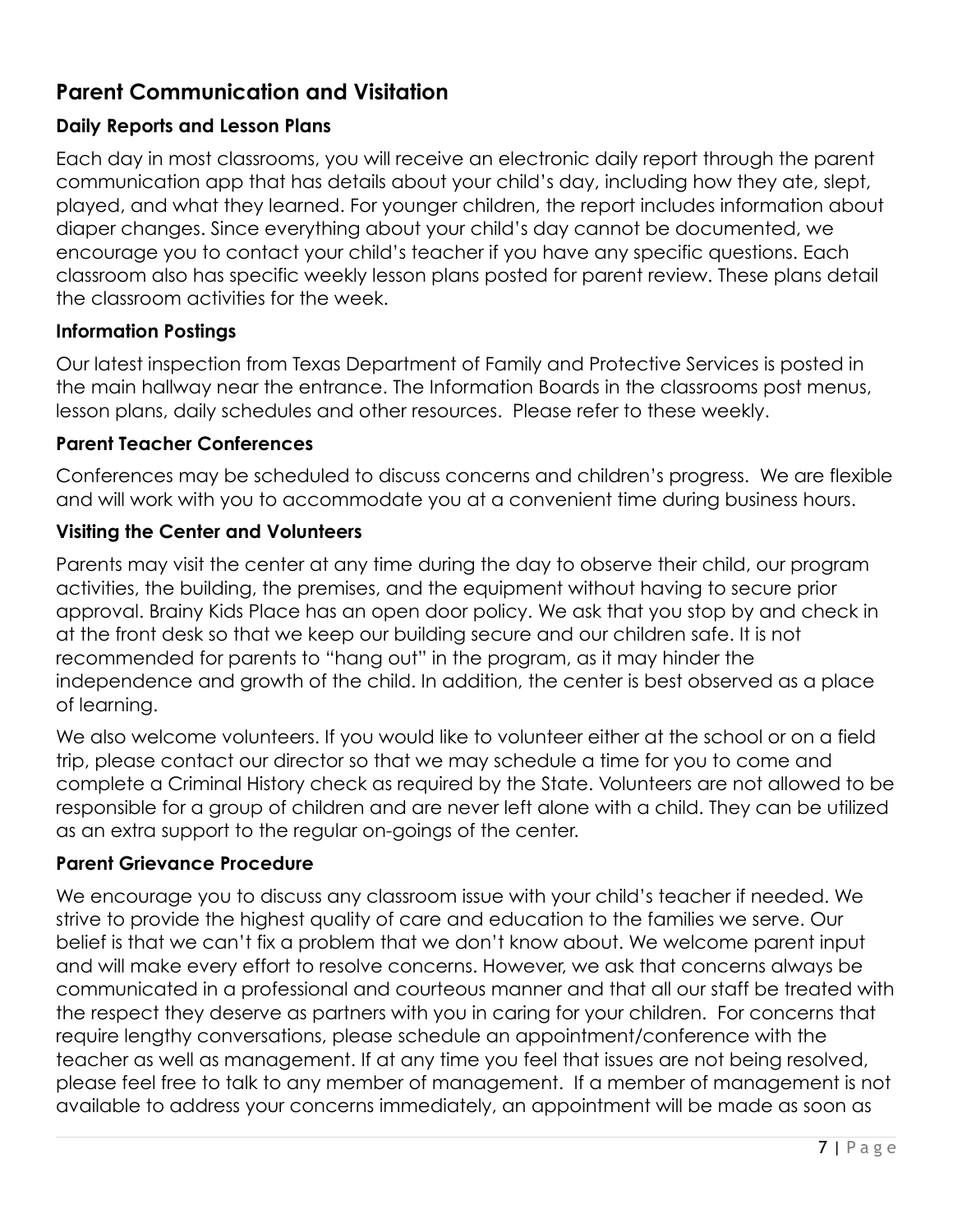possible. The relationship between parents and center staff is vital to the success of a child's experience. A partnership must be formed with open communication and understanding that the development and growth of the child is our top priority.

## **Food and Nutrition**

## **Food Program**

A breakfast is provided each morning from 7:00 until 7:45 am. If your child arrives after 7:45 am, please have already served them breakfast at home as eating in the classroom can cause a distraction and food safety risk.

A hot lunch and an afternoon snack are also provided with the tuition. The food served fulfills the Federal Nutrition Guidelines. The menu is a rotating menu and is posted in the lunchroom as well as in each classroom. Any necessary changes will be posted on the Information Board. You may send a packed lunch for your child, but we suggest you encourage your child to try the food served at school. We cannot refrigerate lunches, so if something needs to be kept cold, you should use an ice pack designed for lunch boxes to keep it cold. We are unable to cook individual lunches brought from home so if something needs to be kept warm, please send it in a thermos. All food should be sent in a sealed container or bag. Please do not send donuts, candy, soda, drinks with added sugar or other unhealthy items.

We cannot provide food other than the posted menus; if a child requires a special diet, parents may furnish that child's food and we will serve it at snack or mealtime. In this case, the parent must understand that the lunch they provide may not meet the nutritional value for the child's daily food needs but that the food served at the school is always available for their child to eat. In these instances, an "Alternate Food Form" will need to be filled out.

If your child has any food allergies, please be sure to include that information in the enrollment packet or inform us if allergies are later identified.

To help us better meet infants feeding requirements, all infants should have an 'Infant Feeding Plan' form filled out. These should be updated every 30 days. Parents are responsible for providing formula and/or breast milk. This will need to be labeled with your child's first and last name. Children who are not ready for table food will also need to have food sent daily. Weekly menus for infants on table food are available for review. Foods you would like offered to your child should be identified on the menu and turned into your infant's teacher.

BKP will not physically segregate nor discriminate in any way against any person receiving a free or reduced-price meal benefit and that it will protect the anonymity of these persons and that there will be no overt identification of persons receiving a free or reduced-price meal; and will serve the same meals or snacks to all Program participants at no separate charge, regardless of race, color, national origin, sex, age, or disability and that there will be no discrimination in the course of the food service.

## **Breastfeeding**

Brainy Kids Place encourages nursing mothers to come to the center and nurse if it permits in your work schedule. A comfortable place and adult size seating will be available for you to breastfeed your child in our infant room.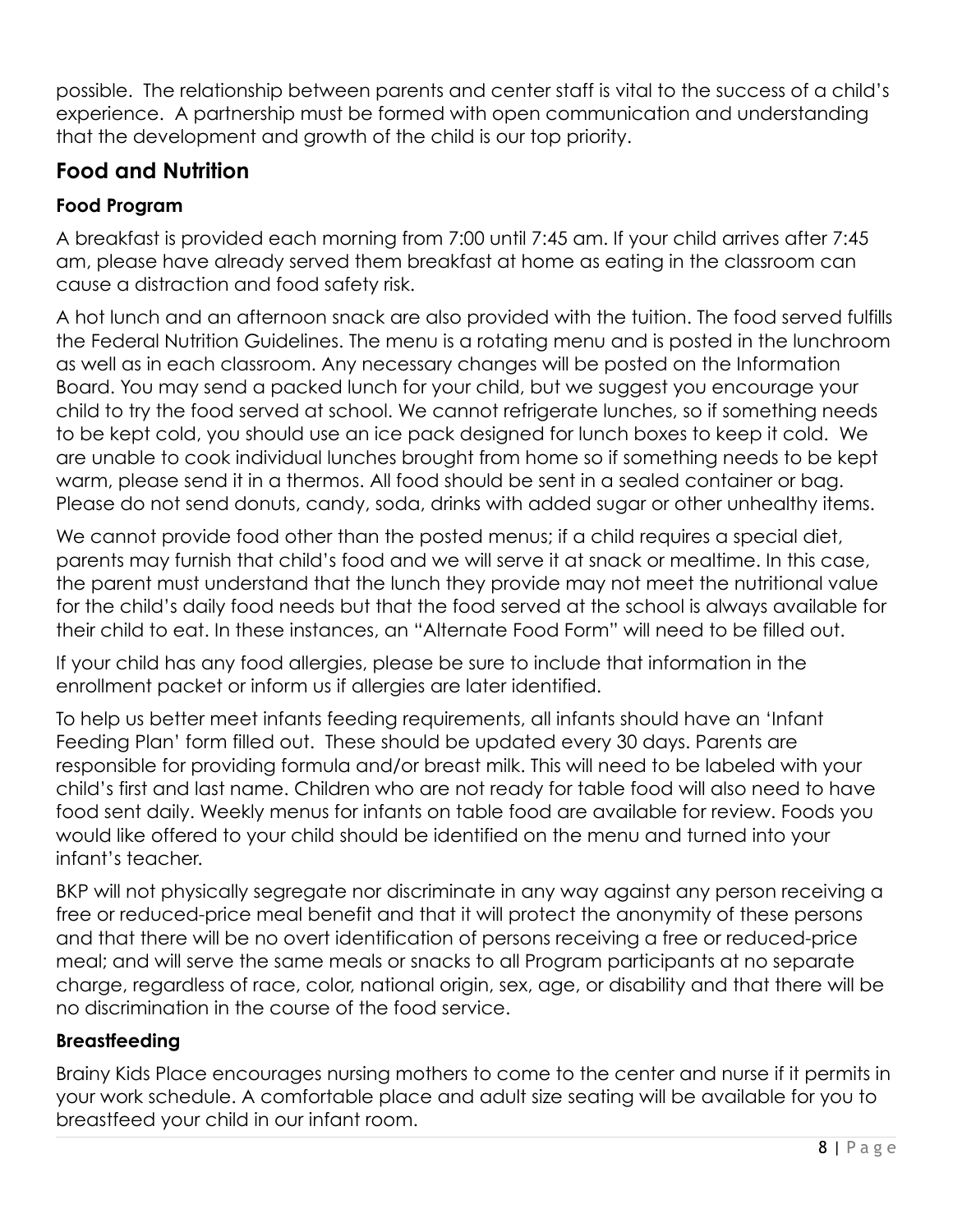Parents have the right to breastfeed their child or provide breast milk for their child while they are in our care. We recognize human milk is the best source of milk for babies as is supports optimal health and development for babies.

We encourage mothers to nurse or bring the milk they have expressed to be given to their baby. Please send the expressed milk in labeled breast milk storage bags or in prepared bottles. Both should have the child's first and last name visible.

## **Discipline and Guidance**

We believe that most discipline problems can be avoided through a combination of:

- Knowledge of developmental growth patterns and needs of children at different ages and stages
- Environments that facilitate emerging skills without causing frustration and competition
- Activities that encourage and gently stimulate children's natural curiosity
- Routines that are consistent and give children security and stability.

All discipline used must be:

- Individualized and consistent for each child
- Appropriate to the level of the child's understanding
- Directed toward teaching the child acceptable behavior and self-control

To manage behavior in a positive way we use:

Behavior management is an important element in our child care facility. We strive for a classroom setting that provides children with opportunities to explore their environment within consistent, age-appropriate limits. In this atmosphere, most behavioral issues are prevented; however, if behavioral issues occur, we will use the following progressive guidance techniques:

- Classroom Management: This technique involves modeling and reinforcing appropriate behavior, maintaining consistent supervision, setting reasonable expectations for children's behavior based on their developmental levels and individual differences, and providing interesting, challenging, and age-appropriate things to do.
- Re-teaching: Teaching children appropriate behavior expectations for a variety of settings is part of the preschool goals. Daily, our staff members spend time teaching, and re-teaching expectations for behavior. This is done through songs, modeling, practicing and games. If a child is struggling with behavior, staff members may spend time re-teaching the concept and using praise for compliance.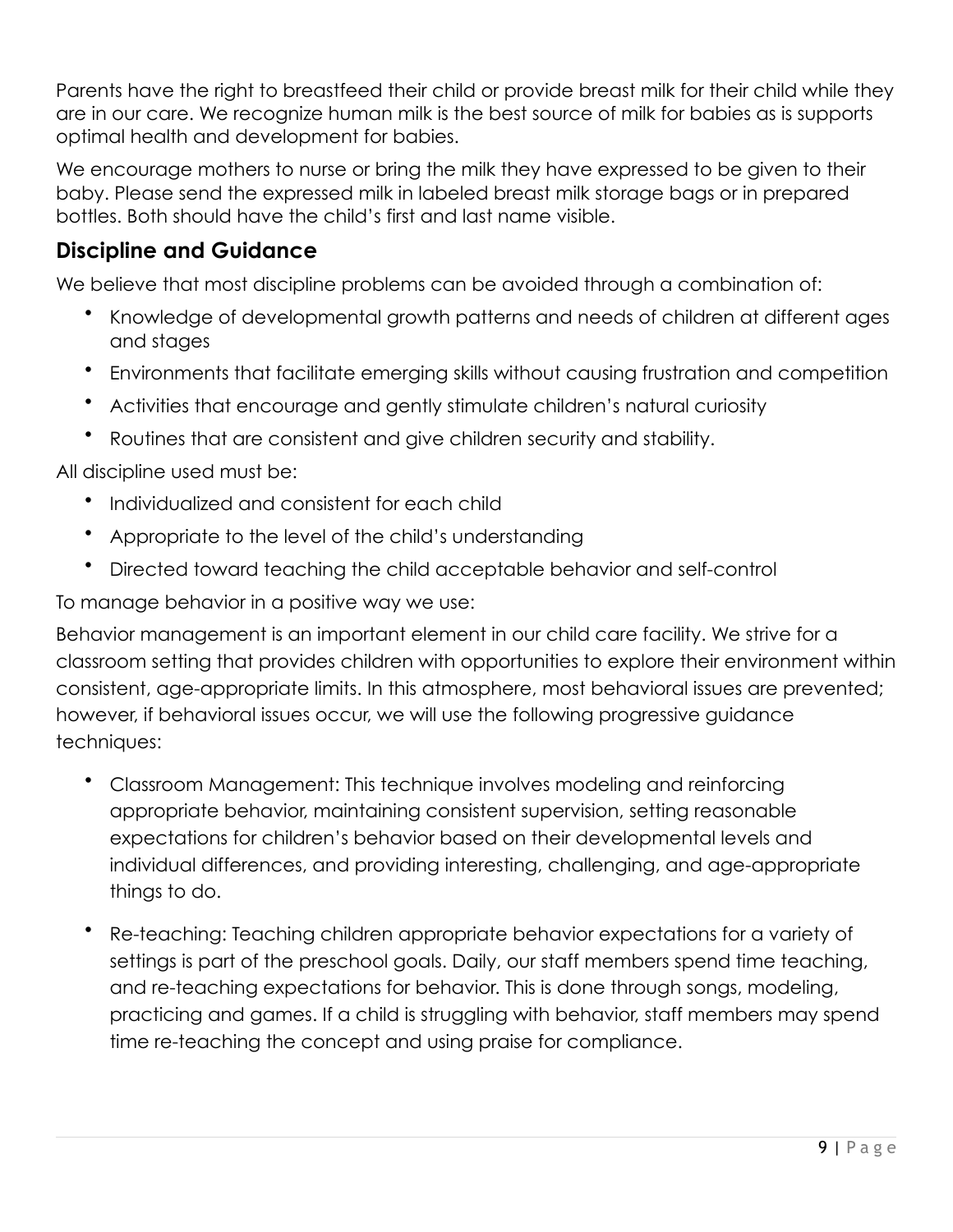- Ignoring: Sometimes negative behavior is produced by a child to gain attention. It can be stopped when it does not get the attention desired. We will utilize this technique unless a safety issue is involved.
- Redirection: We will offer alternatives to children engaged in undesirable behavior by offering a different toy, suggesting a new activity, engaging the child in an activity with a teacher or another child, or by suggesting independent play.
- Verbal Intervention: The teacher explains to the child the inappropriate behavior, and shows him/her the appropriate way to handle the situation.
- Logical Consequences: The teacher helps the child understand the logical consequences of his/her actions by removing an object, activity, etc. that is causing the problem or having the child "make up" for the issue the behavior caused (i.e. cleaning up if making a mess or helping a friend that was hurt).
- Time Out: The child is separated from the group, to allow him/her to relax and calm down. At this time the child would be assisted to an area in the room where he/she can be supervised at all times. The child will not have access to activities and materials while in the designated area.
	- o If "time out" occurs two or more times in one day, parents will be notified when the child is picked up at the end of his/her day.
	- o The child may return to the group as soon as the negative behavior stops or is significantly reduced.
	- o "Time out" will not be used for children under the age of 12 months; instead, redirection or distraction techniques will be used.
	- o Time out will not last longer than one minute per year of the child's age. If the behavior has not stopped during that time, other techniques will be utilized.

Discipline techniques that are NEVER used include:

- Corporal punishment or threats of corporal punishment
- Punishment associated with food, naps or toilet training
- Pinching, shaking or biting a child
- Hitting a child with a hand or instrument
- Putting anything in the child's mouth
- Humiliating, ridiculing, rejecting, or yelling at a child
- Subjecting a child to harsh, abusive or profane language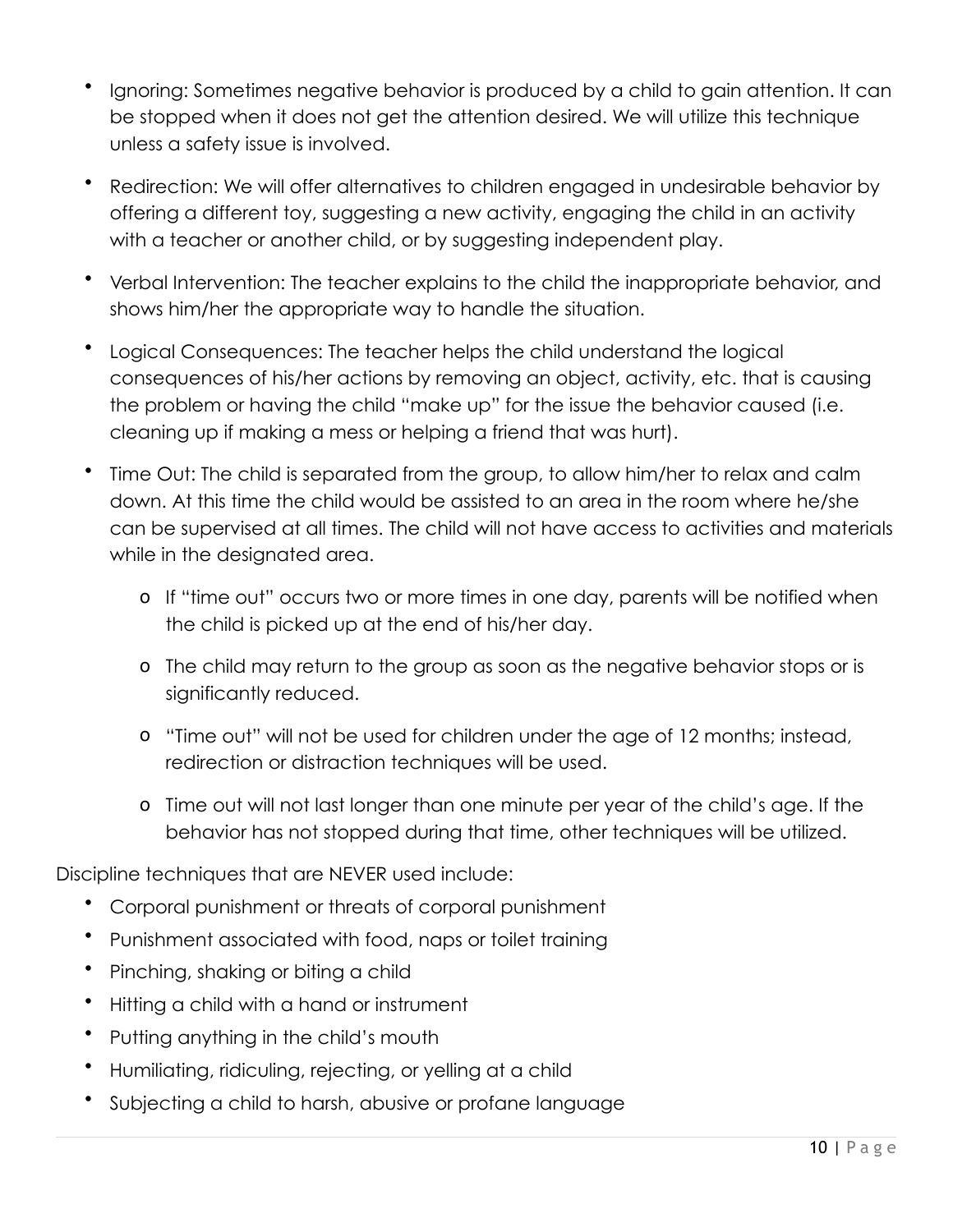- Placing a child in a locked or dark room, bathroom, or closet with the door closed
- Withholding active play or keeping a child inside as a consequence for behavior unless the child is exhibiting behavior during active play that requires a brief supervised separation to allow the child to settle down before resuming cooperative play or activities
- Requiring a child to remain silent or inactive for inappropriately long periods of time for the child's age

If a child's behavior is dangerous to himself/herself or if the child is unable to calm down, the child will be briefly separated from the group until he/she is ready to continue the class activity. While the child is briefly separated, an adult will do calming activities with the child. These may include a walk around the school, reading a book, or cuddling with a stuffed animal or blanket. Time Out is a method used occasionally for discipline at Brainy Kids Place when other methods have failed. Time Out is limited to one minute per year of child's age.

Continual discipline problems will be referred to the Director, who will schedule a conference with the parents.

If we feel that our program is not suitable for a child or that a child requires more attention than we are able to provide, then we reserve the right to dis-enroll a child at any time.

#### Biting Policy:

In even the best preschool settings, periodic biting occurs among infants, toddlers, and sometimes even among preschoolers. When this happens, it can be very scary, frustrating, and stressful for children, parents, and teachers. Understand that this is not an unusual phenomenon among children who are going through the oral stage of development. It is also not something to blame on children, parents, or teachers. There are no quick and easy solutions to it.

The primary reason that children bite is because they have no way to communicate verbally or get someone's attention. Brainy Kids Place believes that by teaching children ways to communicate, some biting incidents will be eliminated. Therefore, we practice the following daily in the classroom:

- Attention Getting Skills
- Calming Down Activities
- Sharing Skills
- Teacher Shadowing (teacher has close proximity control to children who are likely to bite)

We try to stop the behavior quickly. We consider the family of the biter as well as the families of the other children. Only after we feel we have exhausted all possibilities of stopping the biting, do we consider asking a family to withdraw their child.

We understand how frustrating this is for all involved and encourage parents to discuss this issue with the Director and learn more details on how biting is handled.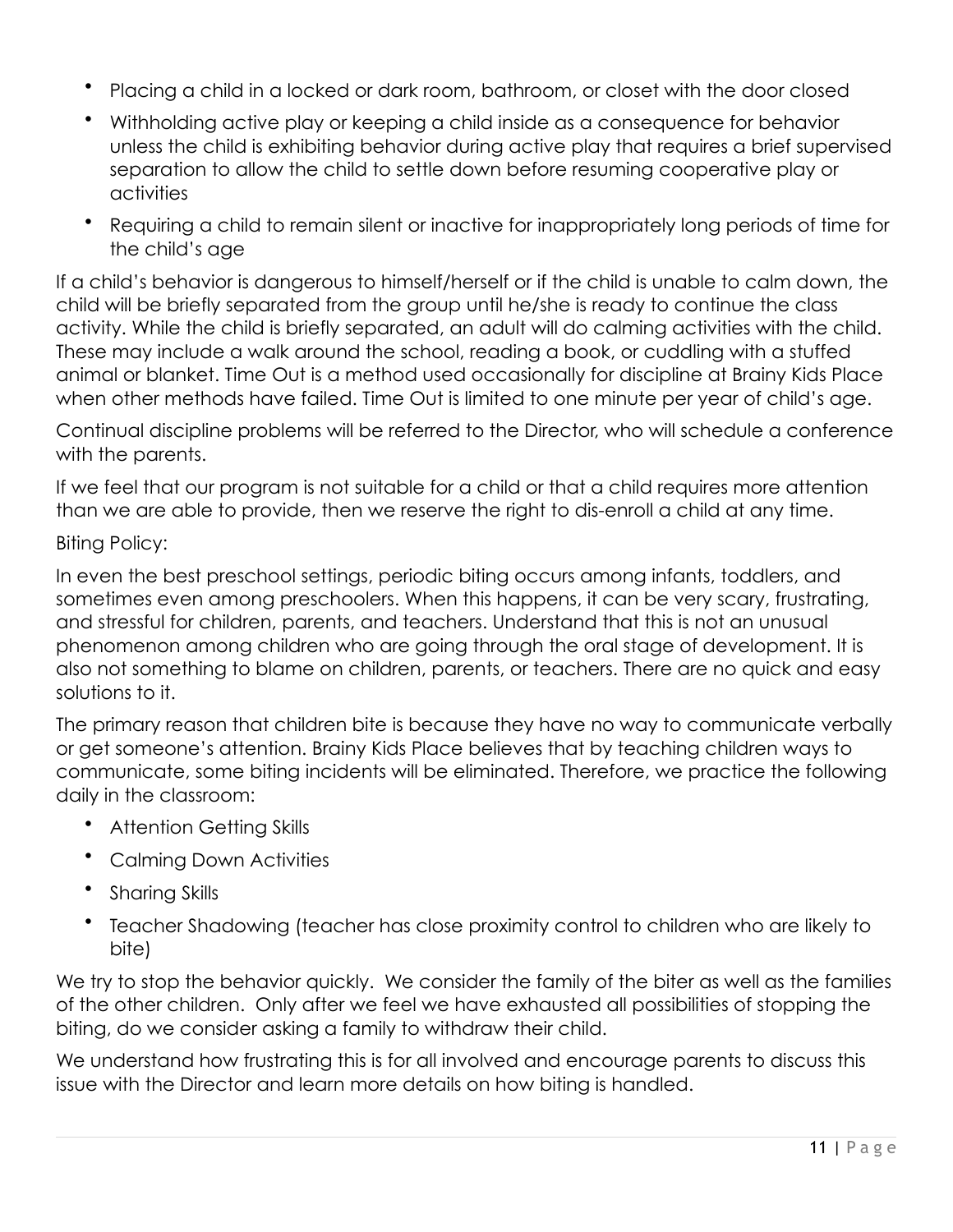## **Suspension and Termination**

Occasionally, a child will experience some difficulty in adapting to the center's environment or abiding by the centers rules and expectations of behavior. We will keep you informed verbally and with notes home regarding concerns of behavior. Unfortunately, there are times when we have to suspend or expel a child from BKP either on a short term or permanent basis. The decision to dis-enroll a child from Brainy Kids Place is a difficult one for both the Center and the family. In all cases, BKP's goal is to act quickly, thoughtfully and thoroughly to communicate, address and resolve concerns relating to the children in our care. The director's decision in these matters is final.

If after following the allowable behavior interventions, the child is still unable to follow the behavioral guidelines, a suspension may be warranted. A parent may be called to pick up their child for the remainder of the day. If there are repeated issues or a behavior warrants a longer suspension, the child may need to be suspended for a short period of time.

If the behavior has not resolved and your child's behavior has become a danger to themselves, others, or the learning environment, and the center finds they can no longer accommodate the child, the parent will be asked to remove the child from care immediately. Termination of care can happen immediately without any prior suspensions or warnings in cases where there is potentially dangerous behavior, verbal and/or physical abuse, or intimidating behavior by either the child or parent towards center staff, children, or property at Brainy Kids Place.

## **Illness and Exclusion from Center**

Because the health and welfare of all our children is our primary concern, we are unable to care for children who are ill. We follow the criteria from the Texas Department of Family and Protective Services regarding when children should be excluded from childcare.

Our policy is that children with the following signs or symptoms should not attend school. If a child should develop any excludable symptom, parents will be called and must pick their child up within the hour. When a child is sent home with an illness, they may not return to the center sooner than 36 hours from when they are picked up and must be symptom free for 24 hours.

- The illness prevents the child from participating comfortably in child-care center activities, including outdoor play.
- The illness results in greater need for care than caregivers can provide without compromising the health, safety, and supervision of the other children in care.
- Fever accompanied by signs of illness: Ear temperature of 100 degrees or higher. Armpit temperature of 100 degrees or higher. If a child is sent home with a fever, he/ she cannot return until he/she has been fever free for 24 hours without the aid of fever reducing medication. Please note Brainy Kids Place obtains a child's temperature by placing the thermometer under the arm or using an ear thermometer. Signs of illness include, but are not limited to, lethargy, abnormal breathing, rash with fever, mouth sores, and behavior changes.
- Uncontrolled diarrhea: Three or more loose stools in one day.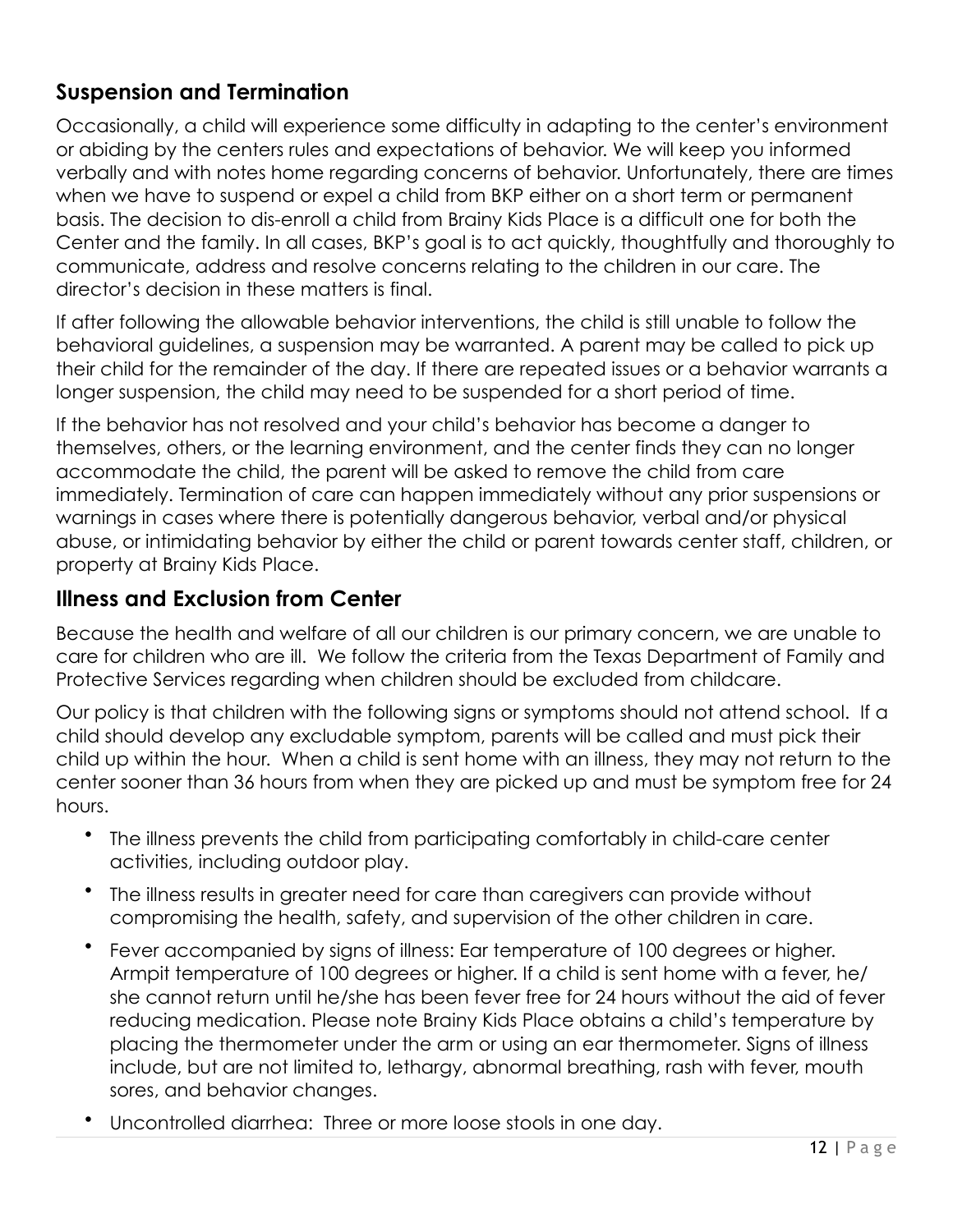- Vomiting: Two or more episodes in one day.
- Pinkeye: Conjunctivitis must be excluded from care until 24 hours after antibiotic treatment has begun. Students will also be excluded if there is thick puss or mucus draining from the eye or nose.
- Strep Throat: Excluded from care until 24 hours after treatment has begun. Students may also be excluded for a sore throat, especially if accompanied by swollen glands and/or fever.
- The child has symptoms and signs of possible severe illness such as lethargy, abnormal breathing, rash with fever, mouth sores with drooling, behavior changes, or other signs that the child may be severely ill.
- Requiring a child to stay home so treatment may begin for problems such as scabies, ringworm, pinworms, and impetigo.
- A health care professional has diagnosed the child with communicable diseases, and the child does not have medical documentation to indicate the child is no longer contagious.
- Children who have had vaccines, major or minor surgeries, or anesthesia will need to be observed by a medical professional for adverse reactions and given a return to school letter before they are permitted to return.

In the event of an occurrence of a communicable disease as defined by the Department of Health, written notification will be posted on the affected classroom door within 24 hours or the next working day.

Returning to the Center:

Children must be symptom-free for 24 hours without the use of acetaminophen or other fever- reducing medicines before returning to the center. However, when a child is sent home with an illness, they may not return to the center sooner than 36 hours from when they are picked up. This will allow the child to no longer be contagious, fully recover and return rested and able to participate in all activities. A physician's medical clearance to return to the center, stating the diagnosis, assurances your child is not contagious, symptom free, and able to participate in daily activities, is required if your child will be returning within 36 hours. A medical clearance also is required for all illnesses that are either communicable or contagious, regardless of the time the child is away from the center.

Children returning to school should be prepared to go outside to play. We are not staffed to accommodate requests for certain children to stay inside. If a child is not well and you do not want them to go outside, they are not well enough to be at daycare and need to be kept at home that day.

#### **Head Lice Policy**

Brainy Kids Place has a "No Nit" Policy. If nits or lice are detected, parents will be contacted and will need to begin treatment that night. Various treatment options are available. Brainy Kids Place will send home a letter with information for parents. Parents are responsible for treatment. Children are allowed to return to school after treatment has begun and they are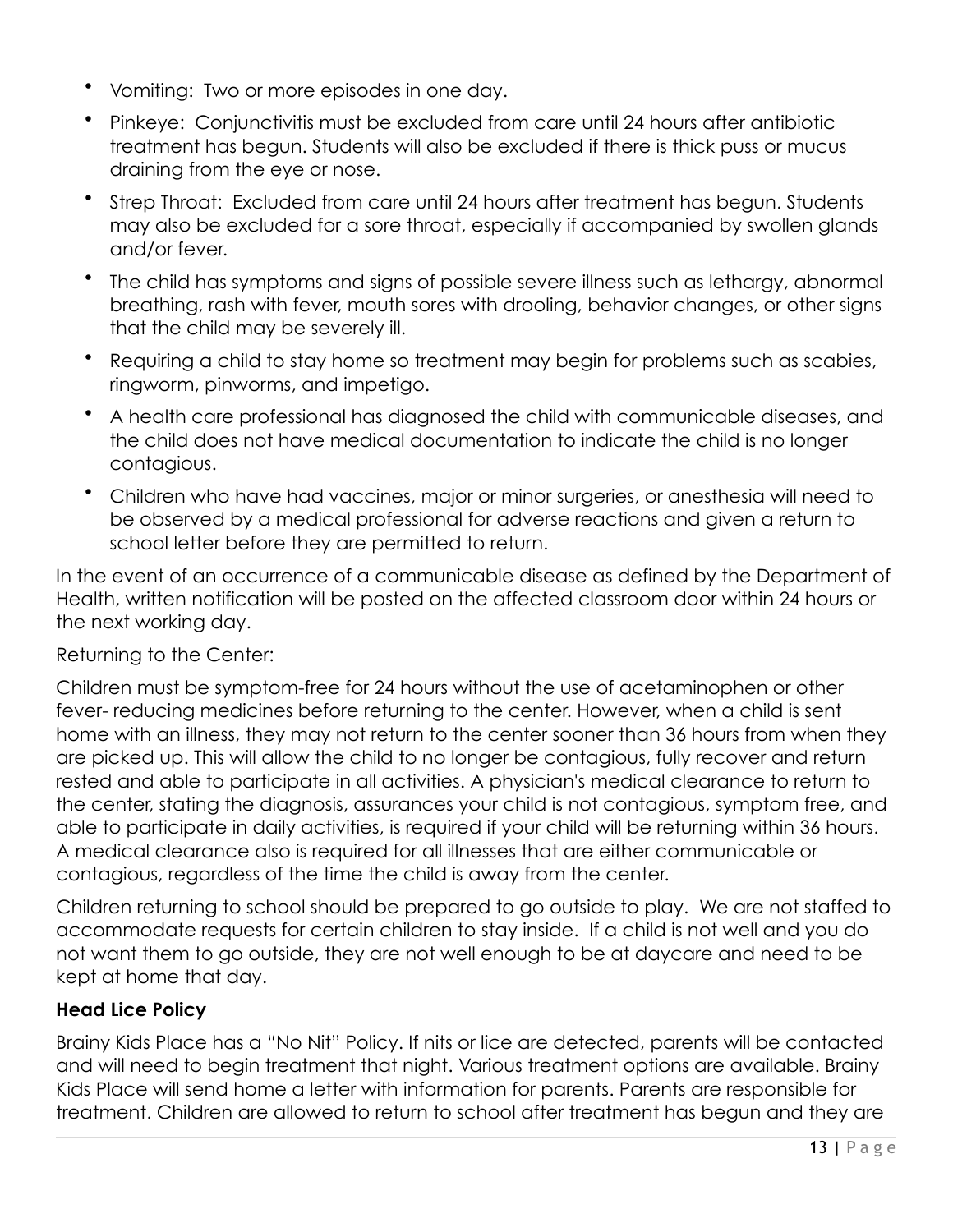nit and lice free. This can be as early as the following day. Please keep in mind that health officials recommend a two week regimen to make sure that nits or lice do not re-appear. The next morning, you will need to bring your child to the office to be checked to ensure that all nits and lice have been removed. Children will only be allowed to return to Brainy Kids Place after they are checked by office staff to be nit and lice free. Children will be checked occasionally over the next two weeks to make sure that another nit or louse does not appear.

Head lice is often met with stress, anxiety, and unnecessary shame. Head lice is common across all socio-economic classes and does not mean a child, home, or school is "dirty."

Brainy Kids Place has the following preventative measures in place:

- Carpets, rugs, and upholstered items are vacuumed daily. Vacuuming is the most effective way to reduce the spread of head lice.
- Nap bedding is stored in individual plastic containers and not shared amongst children. Nap bedding is sent home weekly to be washed. Nap mats are disinfected.
- Jackets and other personal items are stored in individual children's cubbies or stored on coat hooks to prevent the spread of head lice.

Brainy Kids Place will provide parents with information on early detection, prevention, and treatment methods. Head lice are most common amongst children ages 3-12 due to common behavior and play habits. Keep in mind that the same play habits that transmit lice are also common in homes, neighborhood playgrounds, churches and other places children commonly interact.

Experts suggest the most effective point of control for head lice is the household. Parents are responsible for screening for head lice during routing hygiene and bathing practices. Health officials recommend that parents check weekly with a fine tooth comb.

## **Items from Home**

## **Change of Clothing**

Please dress your child in comfortable, washable play clothes that are okay to get dirty. The children do lots of messy, fun activities such as gardening, painting, playing in the sand and water table, and outdoor play. No attire bearing violent or offensive images will be allowed.

Clothing also needs to be easily managed by the child. Please avoid belts, snaps or buttons if your child cannot manage them. Shorts or pants with an elastic waist are best. No clothing may be worn that requires the staff to take off the child's complete attire to use the restroom. Young children are still working on large and small motor skills. Therefore, they need sturdy footwear like closed toe rubber soled shoes that Velcro or zip. Sandals or flip flops expose children's toes to injury and are hard for children to keep on. They are not appropriate.

Each child should have a change of clothing, labeled with his/her name left at the center in a zip lock bag. Please replace as weather changes.

#### **Personal Belongings**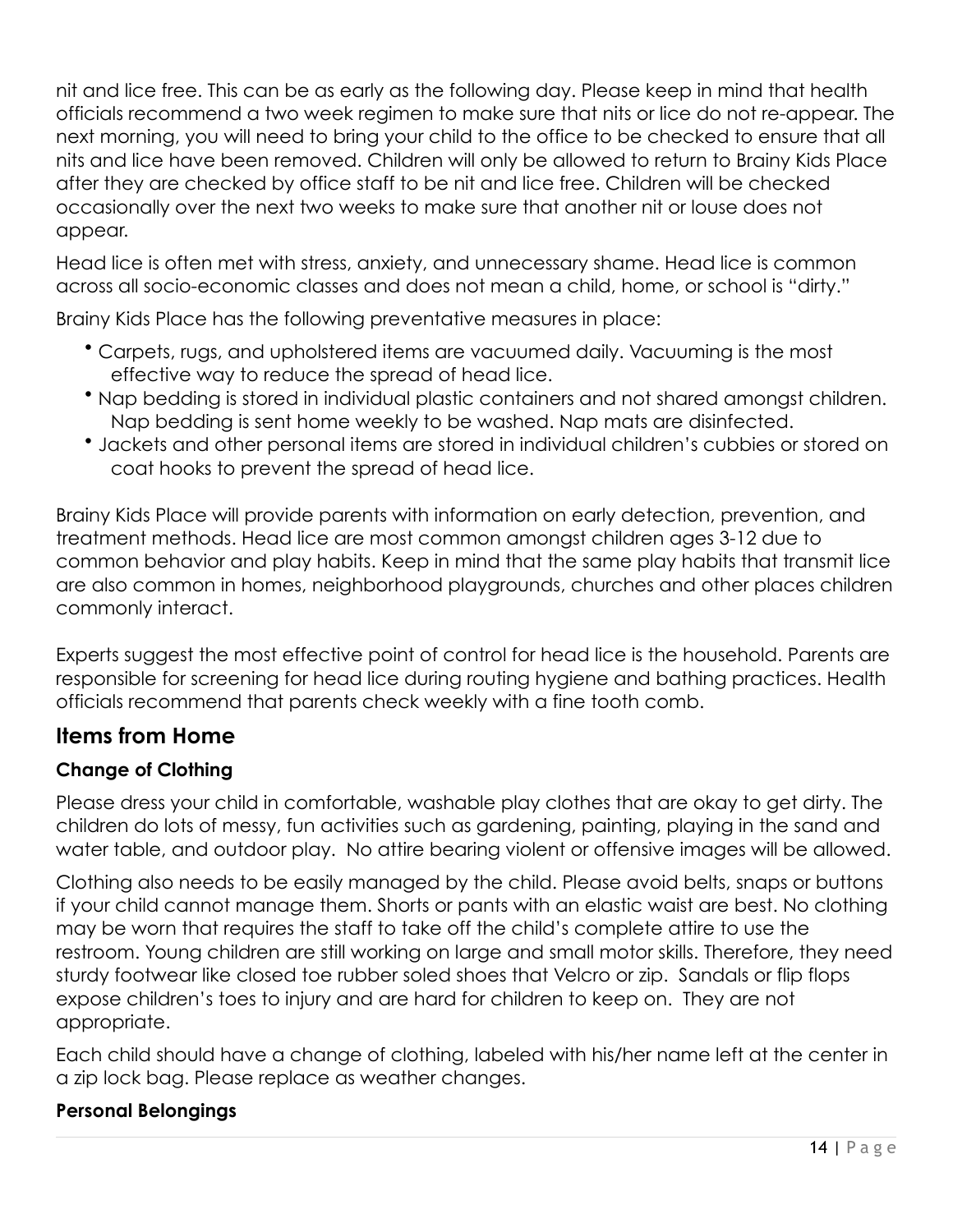Please do not allow your child to bring toys from home to school unless it is a specific "show and tell" day. Expensive, easily broken items or family keepsakes should never be brought to school. Brainy Kids Place will not be responsible for any items brought into the school. NO 'weapon type toys' are allowed. That includes guns, knives, swords, sabers, etc. We discourage aggressive behavior. If we feel a toy is dangerous or in some way inappropriate, it will be kept in the office for parents to collect. We will not search the building for any items brought from home that become lost.

Due to health reasons, children are not permitted to bring sippy cups to class or store used sippy cups in their cubbies or refrigerators. Please keep these types of items at home. In the event a child has a special dietary need, the parent must visit with the center director to discuss reasonable accommodations and ensure the accommodations can be met within the center's regular routines.

#### **Medication**

Please understand that Brainy Kids Place is NOT required to administer medicine. However, as a convenience to parents, under certain conditions, we will give medications to children while at school. Please understand that these medication policies are in place for the protection and well-being of your child while he/she is in our care.

- All medications must be left at the front desk with the person in charge. No medications can be left in the classroom or in diaper bags.
- Parents must sign-in any needed medications by filling out the Medication Authorization Form at the front desk. This must be filled out completely before medications can be administered.
- All medications must be taken home after they are no longer being administered. If not picked up after a certain amount of time, medication will be thrown away.
- Medications must be in the original container. We cannot give a medication that is not in an original container or is prescribed for someone other than the child. Medications cannot be measured in advance or put into baby's bottles.
- Medications will only be given according to the directions. Any over the counter medication being administered must have the age and weight of the child on the dosage chart listed on the medication bottle. If your child is not covered on the dosage chart, we must have a prescription to administer the medication.
- Prescription medication given to a child in care must be an authorized prescription specifically labeled for that child, from the child's physician. We are only permitted to administer medication according to physician's instructions regarding frequency and amount.
- Medicine must not be expired.
- Medication that is required twice a day will not be given. This can be administered at home in the morning and evening.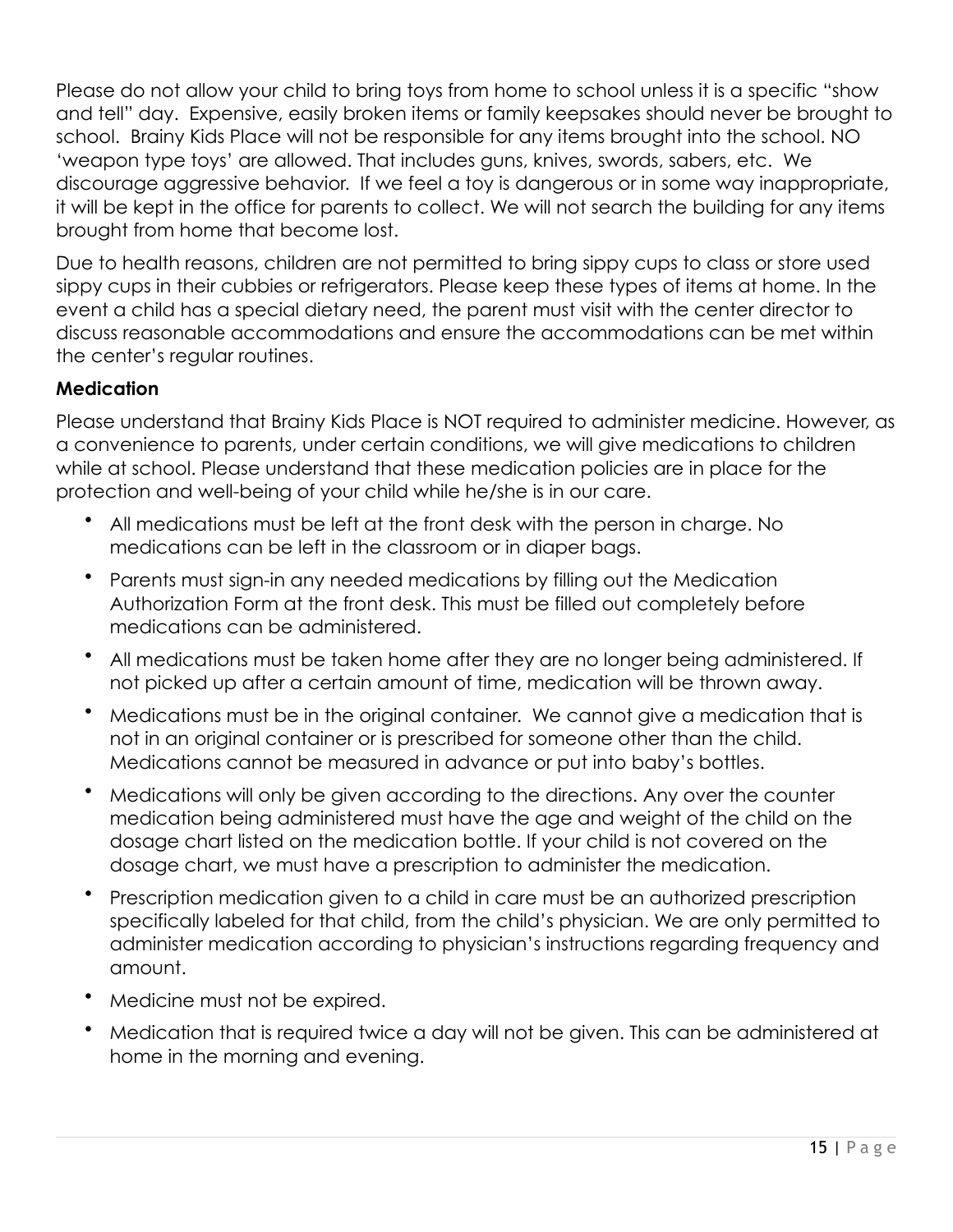Due to budgetary, staffing, and programmatic restrictions, Brainy Kids Place does not maintain a school nurse or other health care professional on staff. Brainy Kids Place staff members are trained in administering medication, First Aid, and CPR.

### **EPI Pens**

Brainy Kids Place does not maintain or administer an unassigned epinephrine auto-injector to use when a child in care has an emergency anaphylaxis reaction. Children with prescribed EPI pens will be stored and administered in accordance with our Medication Administration Policy.

### **Sunscreen and Mosquito Spray**

With your signed permission on the admission form, BKP will gladly apply sunscreen and/or mosquito spray on your child and will be applied according to the instructions on the bottle. You must supply these items and they will need to be labeled with your child's first and last name. BKP will not supply any of these items.

#### **Animals**

There may or may not be animals at our school. Any animals present will be healthy and properly vaccinated. If your child has allergies, please see that we are informed of this. When dealing with animals, Brainy Kids Place will follow the state licensing guidelines.

## **Accidents and Injuries**

### **Procedure**

Many precautions are taken to ensure a safe environment including routine staffing that exceeds the minimum state standards. If an incident or injury occurs, first aid is administered and an accident report is filled out. You will sign this report at pick-up. This report will describe the nature of the incident and the follow-up care that was provided. Please understand that in a group-care setting, we do witness most incidents, but occasionally, there may be an incident we do not see. Our teachers simply cannot see everything. If your expectation is that your child will never have any accidents while under our care and that we will see everything, then your expectations of what can be accomplished in a group care setting may be unrealistic. One-on-one care (i.e. a nanny) may be the best for your family. Please see our Director if you have any concerns about this matter.

In the event of a medical emergency while at the center, the parents will be notified immediately. If parents cannot be reached, emergency contacts will be notified.

If it is necessary to seek immediate medical attention for a child, emergency medical technicians will be called to transport an ill or injured child to an emergency medical facility. The child's Emergency Medical Permission Form, as well as any health or medical information on file will accompany the child. A staff member will accompany your child to the hospital until the parent/guardian arrives.

#### **Accident Insurance**

Even in the highest quality preschools, accidents can and do happen as children explore the world around them. We do everything possible to minimize accidents. Should an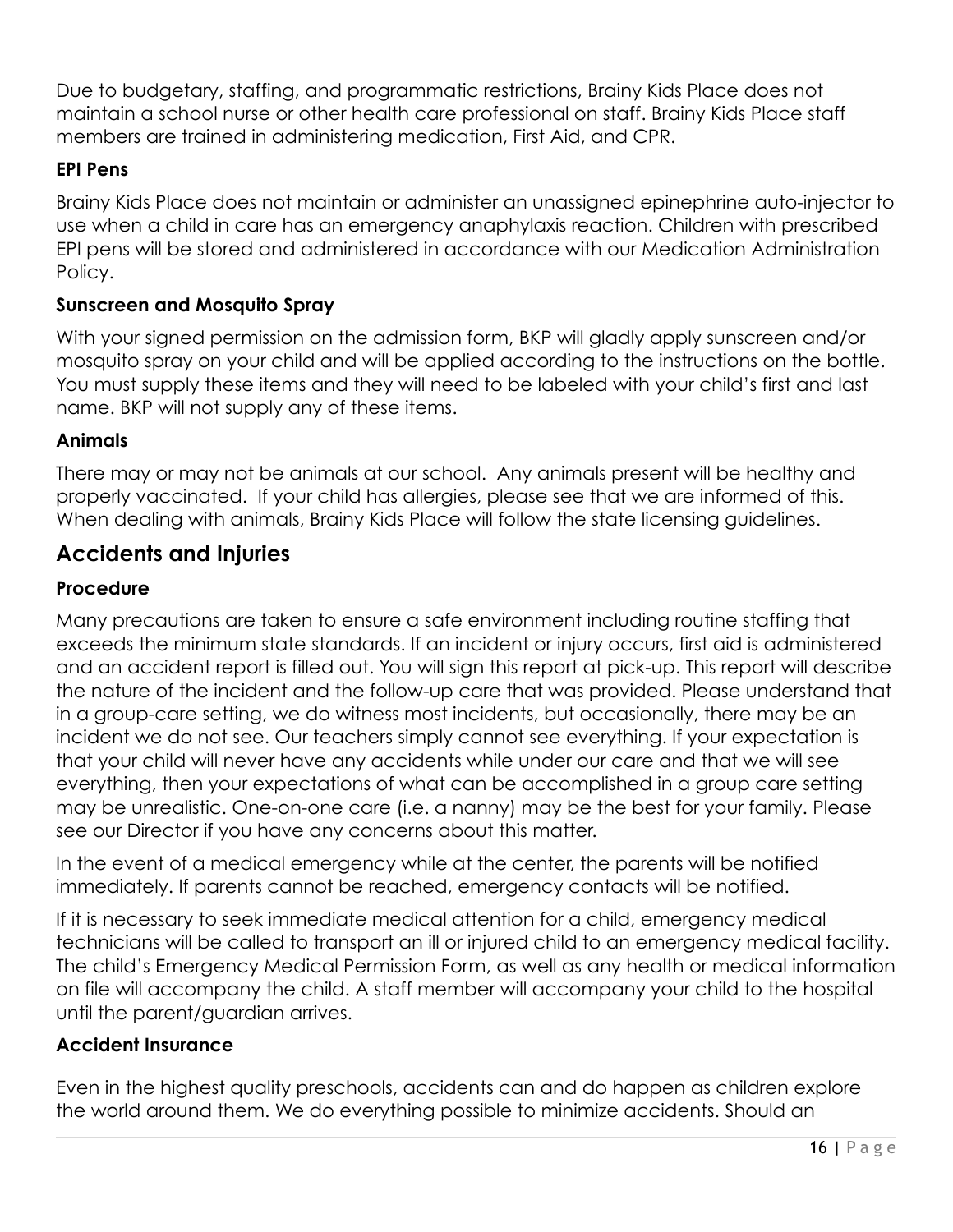accident occur, we ask your understanding and cooperation in these matters. It will be the parent's responsibility to submit bills and completed insurance forms to the Center Director, who will forward all information to our insurance agency. The parent's insurance policy is usually primary, with the Center coverage being the secondary on a coinsurance basis.

## **Center Activities**

## **Naptime**

A supervised sleep period is provided daily for children after their lunchtime. To prevent disruption to the other children, please do not drop your child off during that time (10 am- 2 pm). Parents will need to send a nap mat for their children to sleep on. One will not be provided. When it is time for a replacement nap mat, we will notify you and you will need to purchase a replacement within one week. After that time, we will replace the nap mat and your account will be charged a replacement fee.

Parents may send a small pillow, such as those used on airplanes, and/or a blanket for their child to use at naptime. Children may bring a small soft animal to sleep with. Toys are not appropriate as they can cause a distraction. Blankets, pillows, and stuffed animals must fit in the child's assigned tub. We are not able to store full size pillows or comforters. Please take them home each Friday to be laundered. Shoes must be worn during naptime for the safety of each child in the event of an emergency where we should have to move the children during naptime.

#### **Infant Safe Sleep Requirements**

To keep our infants as safe as possible and decrease the possibility of SIDS (Sudden Infant Death Syndrome) and positional asphyxia Brainy Kids Place follows safe sleep practices and recommends parents do the same at home to keep children safe. Infants will be put to sleep on their backs, in their crib, with only a firm, tight-fitting mattress with a crib sheet on top of it. No other blankets, pillows, toys or positioning devices are permitted. Infants must not have their heads, faces, or cribs covered by blankets, linens, or clothing at any time. Children are not allowed to be swaddled or restricted form movement in any way. This includes sleeping in bouncers, swings, car seats, or other devices. If an infant falls asleep in one of these devices, they will promptly be moved to their crib to a safe sleep position. When a child is able to roll themselves over to sleep on their stomach, they are allowed to do so as they prefer.

We appreciate your help in keeping your child safe. In order to keep the transition from home to school easy, please follow safe sleep practices at home as well. Any request for deviation from the safe sleep practices including sleeping in a restrictive device or sleeping on their stomach before they are able to roll over must be medically necessary and have a physician's approval and signature on the Sleep Exception Form before the request can be considered.

#### **Playground**

Daily activities include opportunities for unstructured outdoor play to allow children to use both small and large muscle groups. Physical activity and outdoor play has been shown to improve motor skills, lower body mass index (BMI), improve overall health, and improve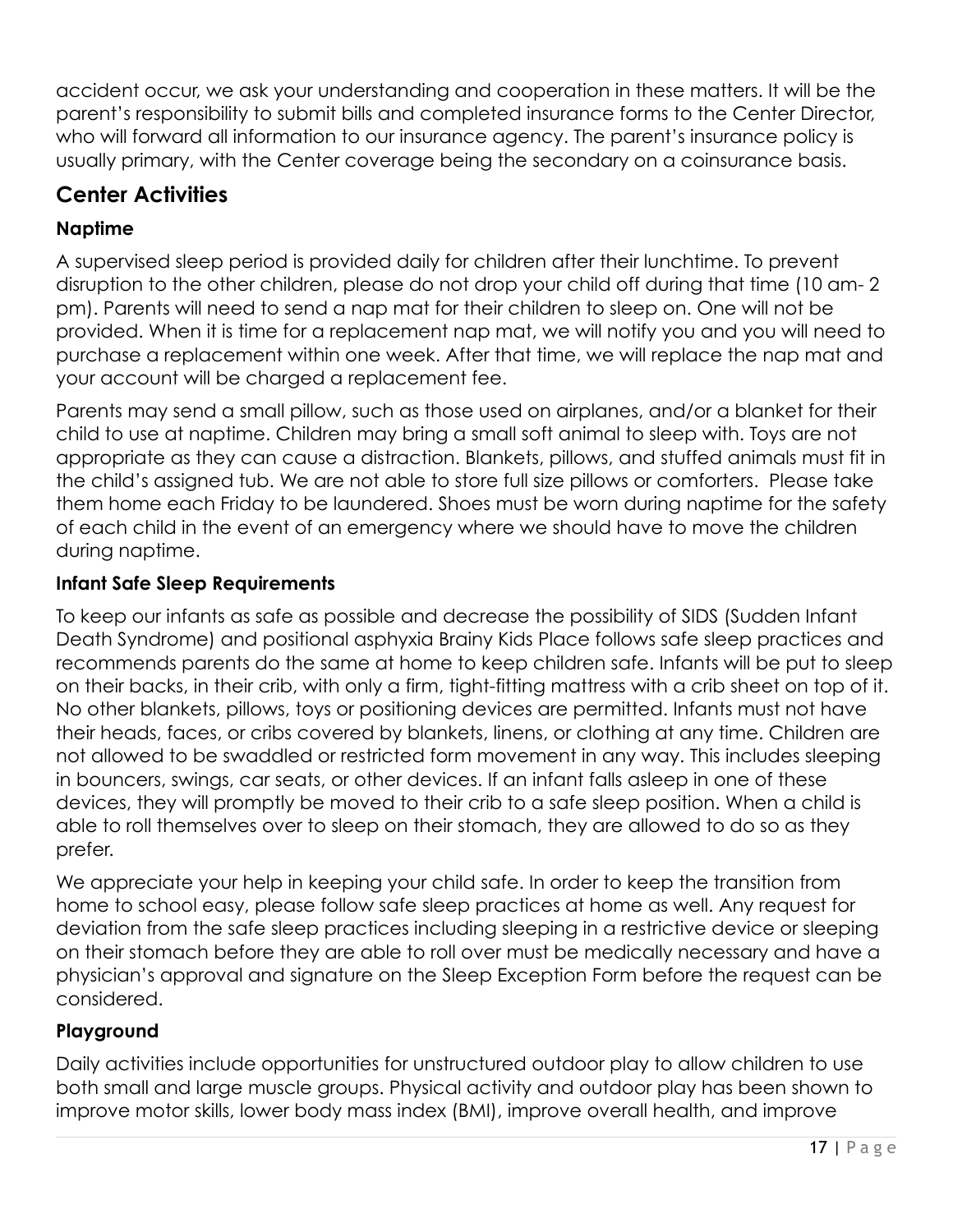muscle strength. Social development benefits include having increased openness with parents and caregivers, greater self-awareness, appreciation for the environment, improved peer to peer relationships. Other emotional development benefits include using all five senses and developing a sense of independence. Outdoor play also aids in brain development and improves communication skills.

All children birth through 12 years will go outside twice daily on age appropriate playgrounds, weather permitting. Infants all go outside at least 15 minutes twice daily when the temperatures are between 40-100\*F. This means that infants will need appropriate attire including winter wear and a hat during the winter. Toddlers and Preschoolers will go outside at least 30 minutes twice daily, weather permitting. PreK and full day School Age children will go outside at least 45 minutes twice daily, weather permitting. During bad weather days, our imaGYMnarium will be utilized for structured and unstructured active play.

Please dress your child appropriately. This includes sending children with a jacket during winter time and having children wear appropriate footwear such as sneakers to allow children to participate freely and safely in physical activities. We are not staffed to accommodate requests for certain children to stay inside. If a child is not well and you do not want them to go outside, they are not well enough to be at school and need to be kept at home that day.

## **Transportation**

Upon enrolling their child, parents must complete the enrollment form granting permission for Brainy Kids Place to transport their child on field trips or to and from school. In the event we will transport your child, you will know ahead of time. In the event your child requires an infant carrier, car seat, or booster seat you will need to provide it.

## **Special Activities**

## **Field Trips**

You will be notified at least 48 hours in advance of any field trips that are planned for your child's group (ages 4 and up). The enrollment form includes a place for special permission for your child to participate in field trips. Children will be required to wear Brainy Kids Place tshirts on field trips, which are provided at registration. You will be notified if there are any additional fees associated with the field trip. Lunch is provided for your child on the field trip and due to limited space in the cooler, we will not be able to take lunches from home.

In the event you do not wish for your child to participate in the field trip, you will need to find alternate arrangements for your child that day.

#### **Water Activities**

Parents must include on their child's enrollment form whether or not they grant permission for their child to participate in water activities.

A water splash area is available for hot summer play for children who have permission to play on it. Children are required to wear water shoes while playing. A designated time and day will be assigned to each class and will be posted as Splash Day. In order to participate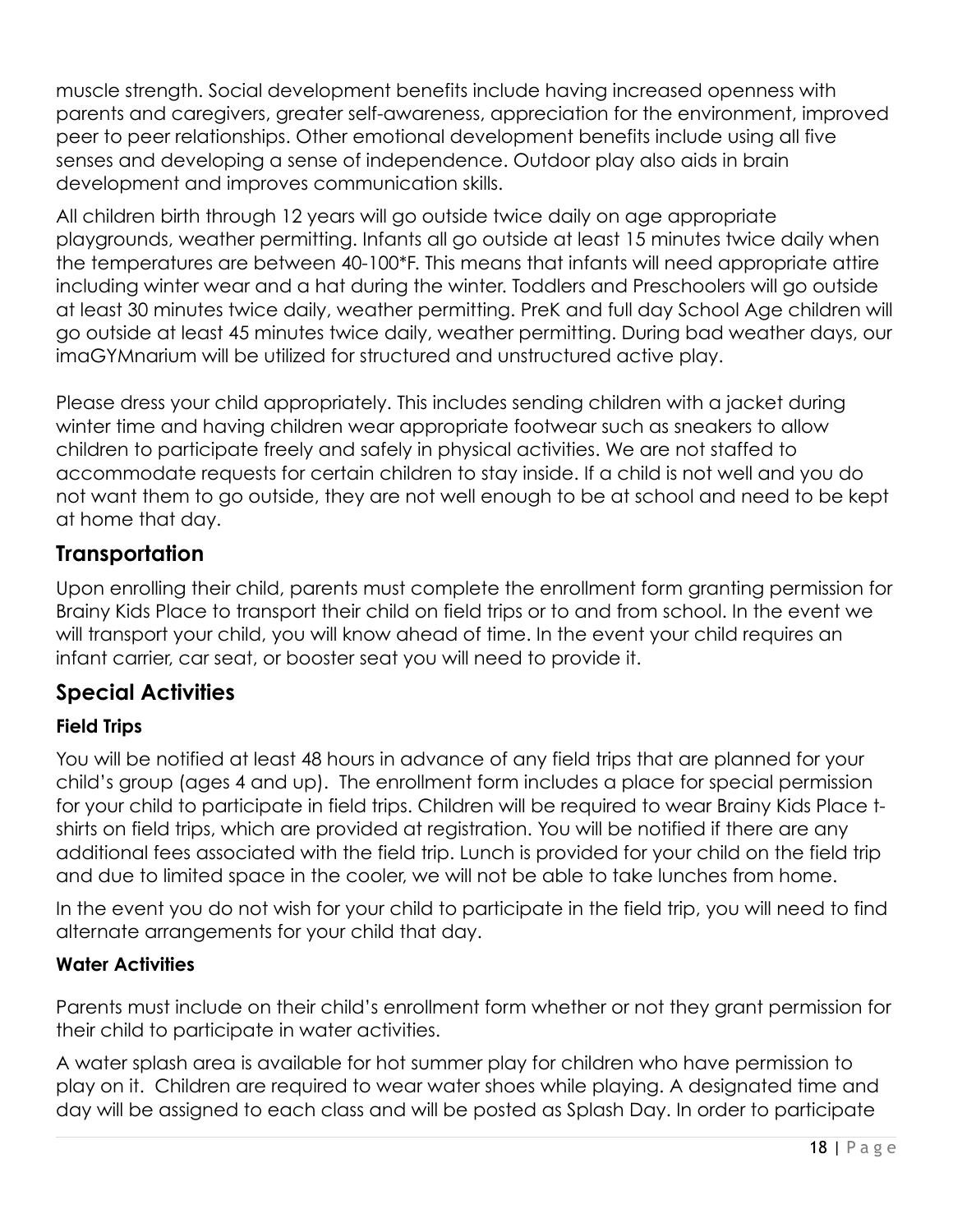on Splash Day, children will need a swimsuit, towel and water shoes, plus a dry set of clothes to change in to. Sunscreen is recommended, but we ask you apply it at home if possible. A permission form along with the sunscreen will be needed if it is to be applied at school.

### **Birthday Parties**

We would be happy to acknowledge your child's birthday in their classroom. We will allow you to send cookies or cupcakes to celebrate your child's birthday with their classmates, but please let your child's teacher know in advance. Your child's teacher will help you determine the number of items needed to provide for every child in the class. All items must be commercially prepared, packaged and have a label that describes the nutritional content with ingredients listed. This rule must be strictly adhered to so that we may insure that safe foods are always being served to children and those with food allergies will be protected. Cookies or cupcakes for birthdays will be served during afternoon snack. Presents should not be exchanged at school.

Elaborate birthday celebrations should be held outside of school on private time. Please do not bring presents, balloons, gift bags, party favors or costumed characters.

If you are planning a party away from Brainy Kids Place, please keep in mind that invitations will not be distributed to students unless all of the students in the group or classroom are included. Please give the teacher the invitations to send home with all of the students. For the protection of our students, we cannot provide anyone the phone number or address of any child or members of their family. A list of students with first names only will be provided by your child's teacher upon request.

## **Emergency Drills and Preparedness**

Brainy Kids Place's emergency preparedness plan is designed to ensure the safety of children in an emergency by addressing staff responsibility and facility readiness with respect to emergency evacuation and relocation.

The plan addresses the types of emergencies most likely to occur in our area, including, but not limited to natural events (tornados, floods, or hurricanes), health events (medical emergencies, communicable disease outbreak), and human caused events (intruder with weapon, explosion, and chemical spill).

Brainy Kids Place has created a designated safe area outside, as well as inside the facility. The outside safe area is under the oak trees on the playground, furthest away from the building. This will be the meeting place for a head count of each classroom by the teacher.

In the event that an alternate shelter will be needed to protect the children in an emergency situation, the staff will follow these procedures. First Baptist Church of Rosehill has been designated as the alternate shelter. It is located at 18214 FM 2920 in Rosehill, Texas and is within walking distance of the facility. Their phone number is 281-351-9611. This alternate shelter facility is well equipped to take on our students in an emergency situation. This alternate shelter plan has been thoroughly discussed, planned and created between both parties, and this alternate shelter is known to all employees and caregivers. Children will be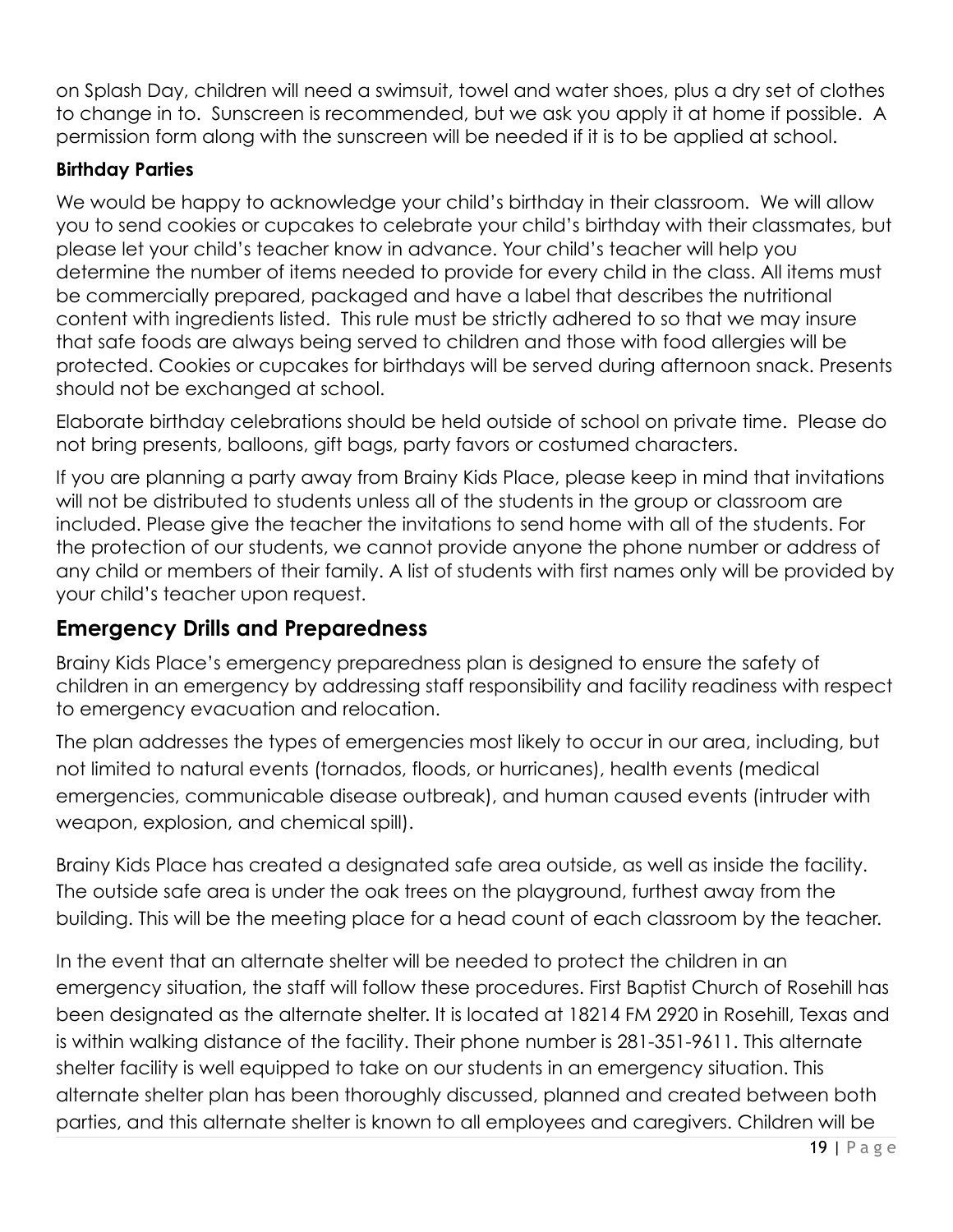evacuated from the building and relocated to the designated safe area by walking single file, teacher led, classroom by classroom, according to the fire drill procedures. In the event that the children need to relocate to the alternate shelter, the children will be transported by daycare van or walk single file down FM 2920 until they reach the relocation area. They will be teacher led, classroom by classroom, according to the fire drill procedures. Those children, who are not able to walk, will be pushed in an evacuation crib to the relocation spot. Children under 24 months will be escorted by additional available personnel (cook, director, etc.) to ensure safe transport. If the van is needed to transport children, available car seats will be used. Any child that has special needs that prohibits him or her from walking safely to the designated safe location will have on file and posted an individual Emergency Plan created and agreed upon by both Brainy Kids Place management and the parents. Local authorities will be contacted by cell phone and notified of the emergency.

Each classroom has access to two exits leading outdoors if needed during an emergency. There is a front door exit and a rear door exit.

Communication during an emergency is of extreme importance. The emergency telephone number is 281-468-3223. This number will be used to communicate with local authorities, (fire, law enforcement, emergency medical services, health department), parents of the children enrolled in our facility, and the Texas Department of Family and Protective Services.

The staff will evacuate the building in an emergency with the essential documentation required: Parent and emergency contact telephone numbers for each child in care, authorization for emergency care for each child in care, and the child tracking system information for each child in care. This information is easily accessible and transportable. All staff members and caregivers have been made aware of its location in the center's office.

This emergency preparedness plan will be discussed with employees during orientation. All parents of the children enrolled in this facility will be informed of the emergency plan, as well. Upon request, the emergency preparedness plan will be available for review by parents, as well as staff members and caregivers.

The director is responsible for implementing the emergency preparedness plan. Additional employees will also be designated to be in charge during an emergency evacuation and/or relocation that may occur when the director is out of the facility.

Certain components of the center's emergency preparedness plan must be practiced. A fire drill conducted monthly and a severe weather drill is conducted once every three months. These drills must be documented accordingly.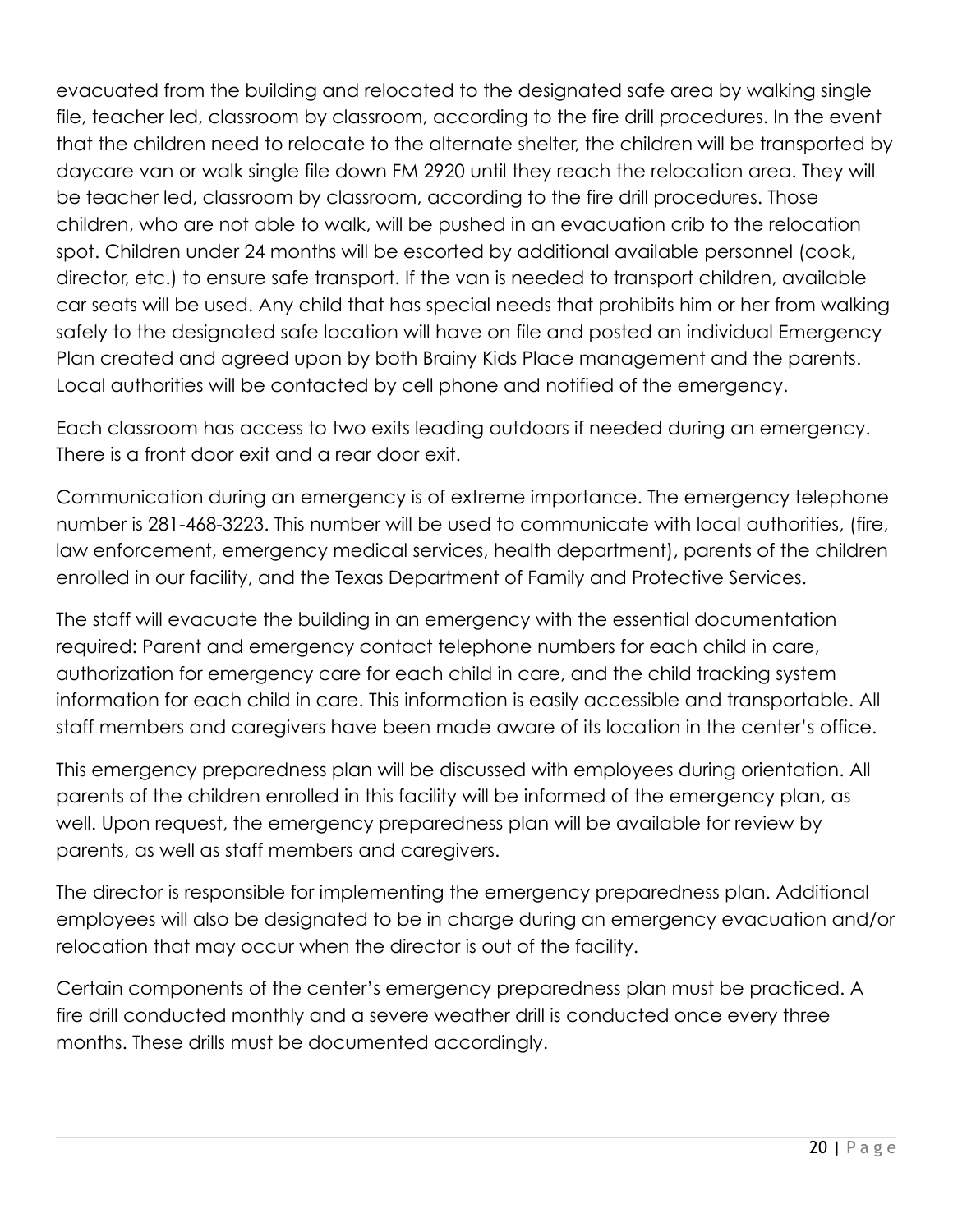#### **Emergency Evacuation Plan**

In an emergency, the first responsibility of Brainy Kids Place will be to move the children to a designated safe area or alternate shelter known to all staff and caregivers.

In the event of an emergency requiring evacuation of the premises, the following procedures will be followed:

- 1. Children will be evacuated from the building in accordance to fire drill procedures.
- 2. Local authorities will be contacted by cell phone and notified of the emergency.
- 3. The children will be relocated to First Baptist Church of Rosehill located at 18214 FM 2920 in Rosehill, Texas, Ph. 281-351-9611. Children will be transported by daycare van or will walk single file, teacher led, classroom by classroom, according to fire drill procedures.
- 4. Children will be accounted for before evacuation by checking the roll and the attendance record information for each individual child. This procedure will also take place upon arrival at the church.
- 5. Parents will be notified immediately, according to the children's emergency records (parent and emergency contact telephone numbers, authorization for emergency care), of the situation and to pick the children up at the relocation area. When parents arrive at the relocation area, they will be briefed on the situation and have any questions about the emergency answered by the director and will be permitted to pick up their child by showing identification and signing out their child(ren) on a paper sign out log that will indicate the child's name, parent/guardian name, and time they were picked up. All children will remain in the custody of center employees until a parent/guardian or designated authorized emergency pick-up has come to pick up the child.
- 6. While waiting for parents to pick up their children or the building to be deemed safe to inhabit again, staff members will engage children in age-appropriate games and songs. This will allow children to remain as calm as possible and stay safe. Children will be kept safe and allowed to use the restroom facilities at the church if needed.

Emergency phone numbers:

| Police/Fire/EMS    | 911            |
|--------------------|----------------|
| Poison Information | 1-800-222-1222 |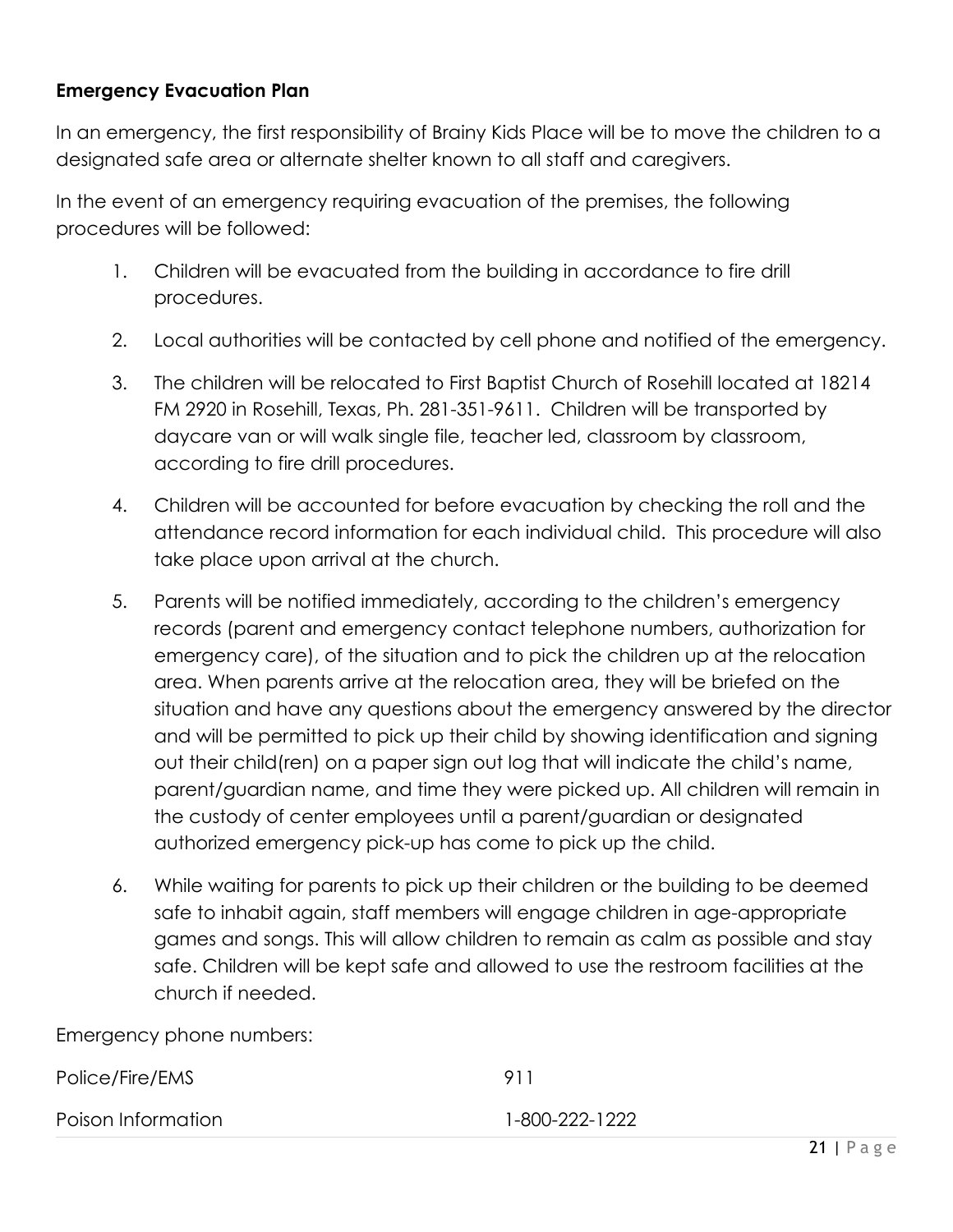| <b>Tomball Police Department</b> | 281-351-5451 |
|----------------------------------|--------------|
| Memorial Herman Cypress Hospital | 346-231-4000 |
| Geanette Reyes, Director         | 936-209-0816 |

### **Specific Emergency Response**

### Fire

In the event of a fire that would put the children at risk, we would immediately evacuate the building. Children would relocate to First Baptist Church of Rosehill located at 18214 FM 2920 in Rosehill, Texas, Ph. 281-351-9611. The children would be transported by van or would walk single file, teacher led, classroom by classroom, according to fire drill procedures. Upon arrival at the church, a head count will be conducted based on the information in the daily tracking system. Parents would then be notified by cell phone of the emergency situation. The director or staff member in charge will have all children's files with emergency phone numbers and pick-up authorization information.

### Tornado

In the event of a tornado watch, the children would be relocated to the designated safe area inside the building. The situation would be monitored via cell phone, internet, or local television news source. Should the tornado watch be upgraded to a tornado warning, the children would remain at the facility until the warning is lifted. In the event of damage to the building that would put children at risk, we would evacuate to First Baptist Church of Rosehill. Children would be transported by daycare van. Once the children have safely arrived at the church, we would immediately take a head count based on the information in our daily tracking system and notify all parents of the emergency situation. The director or staff member in charge will have all children's filed that contain emergency contact numbers and authorization for pick up.

## Flood

In the event of a flooding situation that would put the children at risk, we would immediately evacuate the building. We would relocate the children to First Baptist Church of Rosehill. Upon arrival at the church, a head count will be conducted based on the information in the daily tracking system. Parents would then be notified by cell phone of the emergency situation. The director or staff member in charge will have all children's files with emergency phone numbers and pick-up authorization information.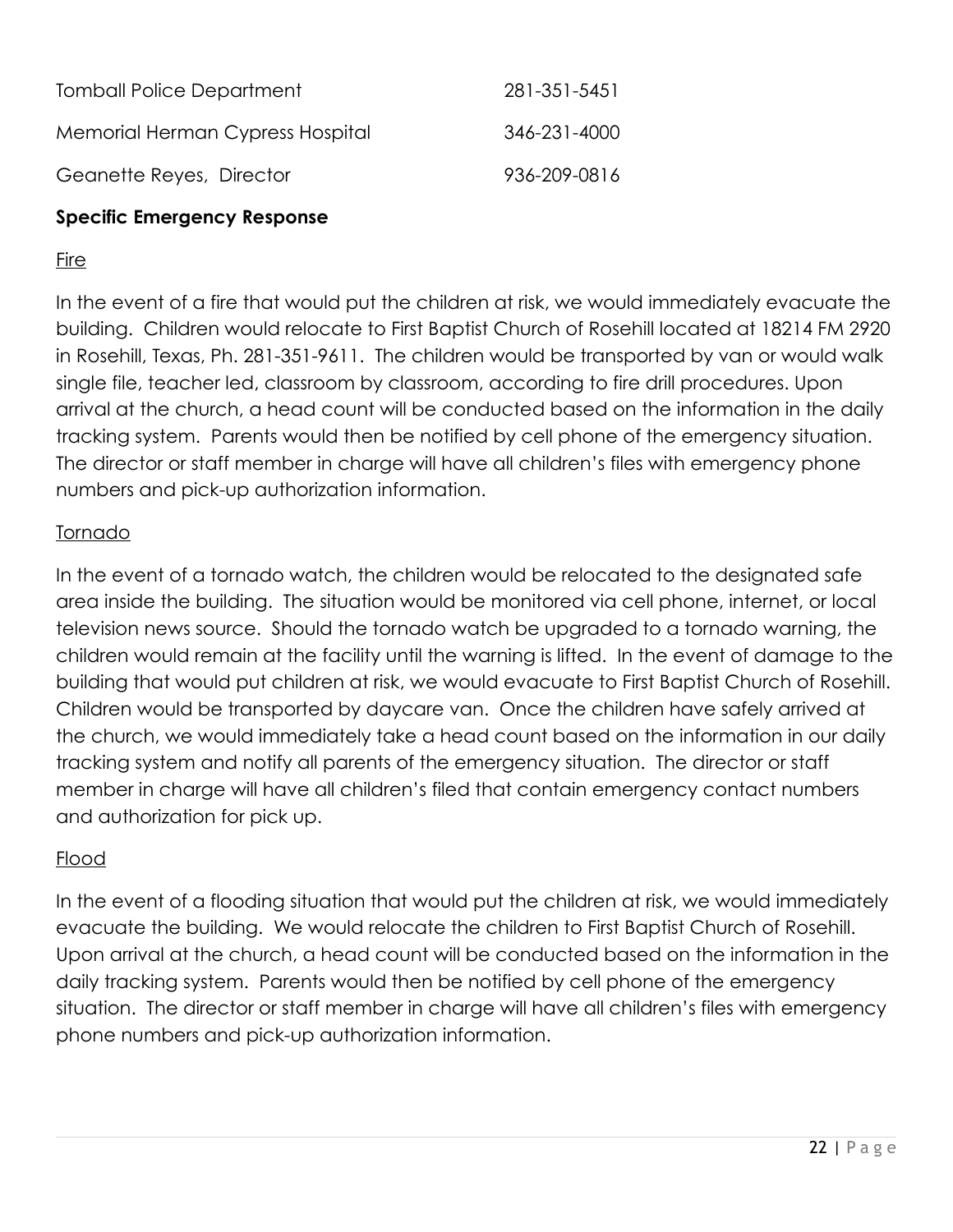#### Hurricane

In the event of a hurricane situation, we would follow the Tomball ISD weather closure plan. Parents will have ample time to pick up their children. The center will have ample time to prepare for a hurricane weather event. We will remain closed until the hurricane situation is over and will reopen for business when the Tomball ISD reopens for school attendance. Should there be damage to the building that would put the children at risk, the facility would remain closed until further notice. The insurance company would be contacted immediately, and the director and staff members will keep all parents up to date of the situation.

#### Medical Emergencies

In the event of a situation that would require an ambulance to be sent to the center or a child that would need to be taken to the hospital or clinic, the parents of the child would be contacted immediately. If being transported to a hospital or clinic by director or designated staff member, a personal vehicle will be used. The child's file with emergency numbers and pertinent information will be in possession of the director or designated staff member.

#### Communicable Disease Outbreak

In the event of communicable disease outbreak emergency, we would immediately notify the Texas Department of Health and adhere to their rules and regulations. TDFPS would also be notified in compliance with Minimum Standards. The child will immediately be removed from the center, and all parents of the children enrolled will be made aware of the situation by a phone call or a letter sent home. We will be watching closely for symptoms, we will enforce good, general hygiene (hand washing, covering when coughing and sneezing, sanitizing toys and equipment) and will remain in constant contact with the health department and keep parents informed with up-to-date information. The infected child will only be allowed to return to school with clearance from the health department and the child's personal physician.

#### Chemical Spill

In the event of a chemical spill that would directly affect the children in our center, we would relocate to the safe area inside the building, turn off all air conditioning units, and get updated information from a local news source and shelter in place until the situation has been resolved. Parents would be notified of the emergency shelter in place until the situation has been resolved. Parents would be notified of the emergency.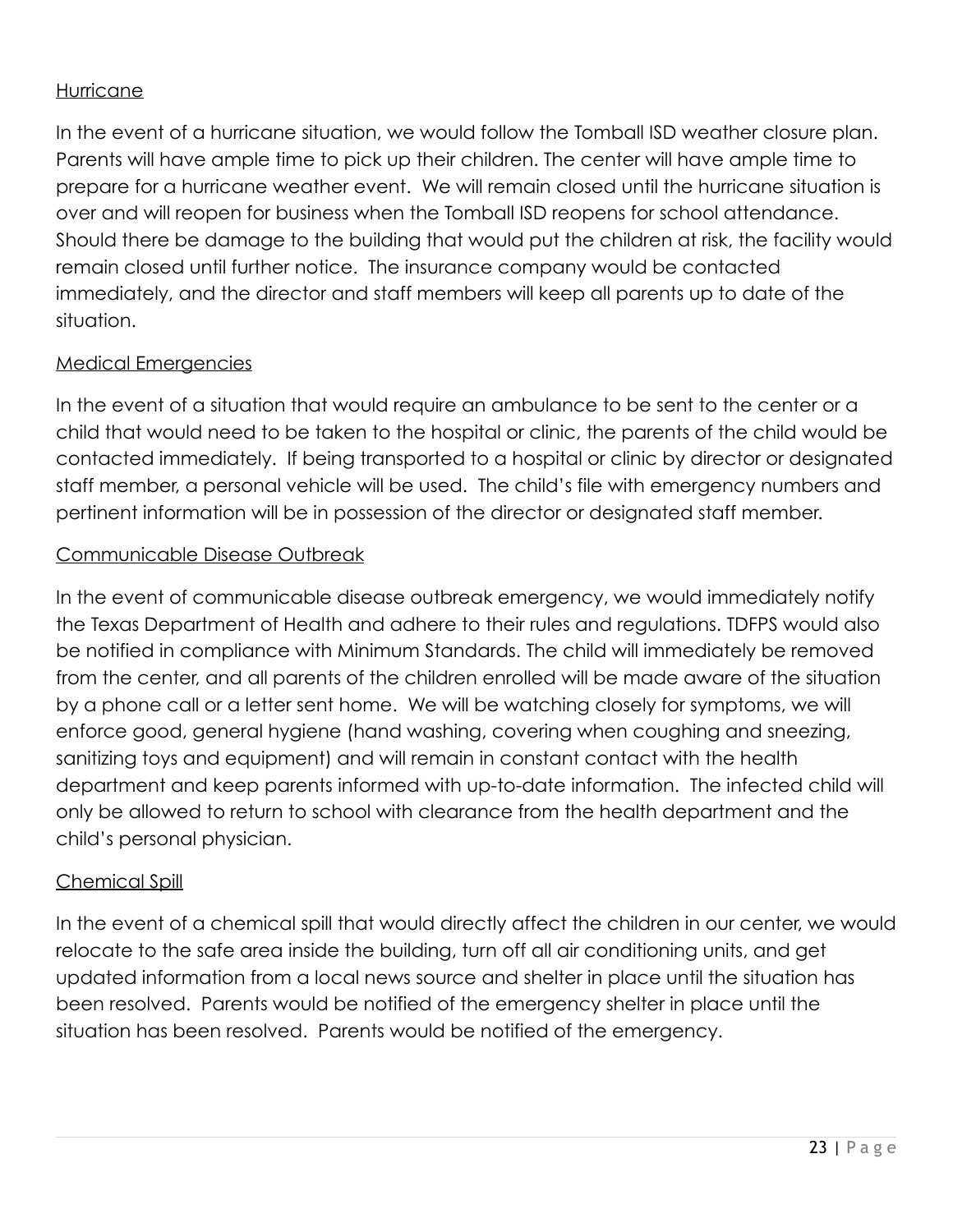#### Intruder with Weapon

In the event of a situation that would involve an intruder with a weapon, the police department would be called immediately. All staff members would be diligent in their efforts to keep the children calm, and parents would be notified of the emergency situation as soon as possible.

#### **Explosion**

In the event of an emergency situation that resulted in an explosion that could directly affect the children enrolled in our center, we would shelter in place, turn off all air conditioning units, and get up-to-date information via cell phone, internet, or local television news source.

## **Taxes**

Brainy Kids Place will furnish parents with a printed statement of the year's child care costs no later than January 31 for tax purposes. One statement per family will be provided. Additional copies will be provided at a cost of \$5.00 per copy.

## **Pest Control**

It is required that childcare centers to post the use of pesticides prior to treating. Our school is treated the first Friday monthly. Extenuating circumstances may require unplanned treatments. To confirm treatment dates or methods, please speak to the front desk.

## **Discontinuing Enrollment and Dismissal Policy**

Parents may withdraw their child(ren) from Brainy Kids Place by giving a 2 week written notice of intent to withdraw . Charges are incurred until the end of the 2 week notice. If you choose to re-enroll at a later time, we cannot guarantee there will be space available in the same program. If space is available, another registration fee will be required for enrollment. If no notice is given, charges are incurred equal to two weeks of your regular tuition. If your child is absent for two weeks and we have not heard from you, we will dis-enroll your child. Tuition for those two weeks is charged to your account.

Forms are available at the front desk for withdrawing your children and must be given to a member of management. Notifying your child's teacher does not satisfy the requirement of this policy. Please keep us informed of their enrollment.

We work hard to fulfill the needs of every child and to provide a positive learning experience for everyone. Special needs will be accommodated whenever possible. If you feel the need to withdraw your child due to a problem, please address the matter with management before doing so to allow us the opportunity to resolve the issue.

We reserve the right to ask parents to make alternative arrangements for care if it is determined that a child's needs cannot be met, or the child has not adjusted to group care.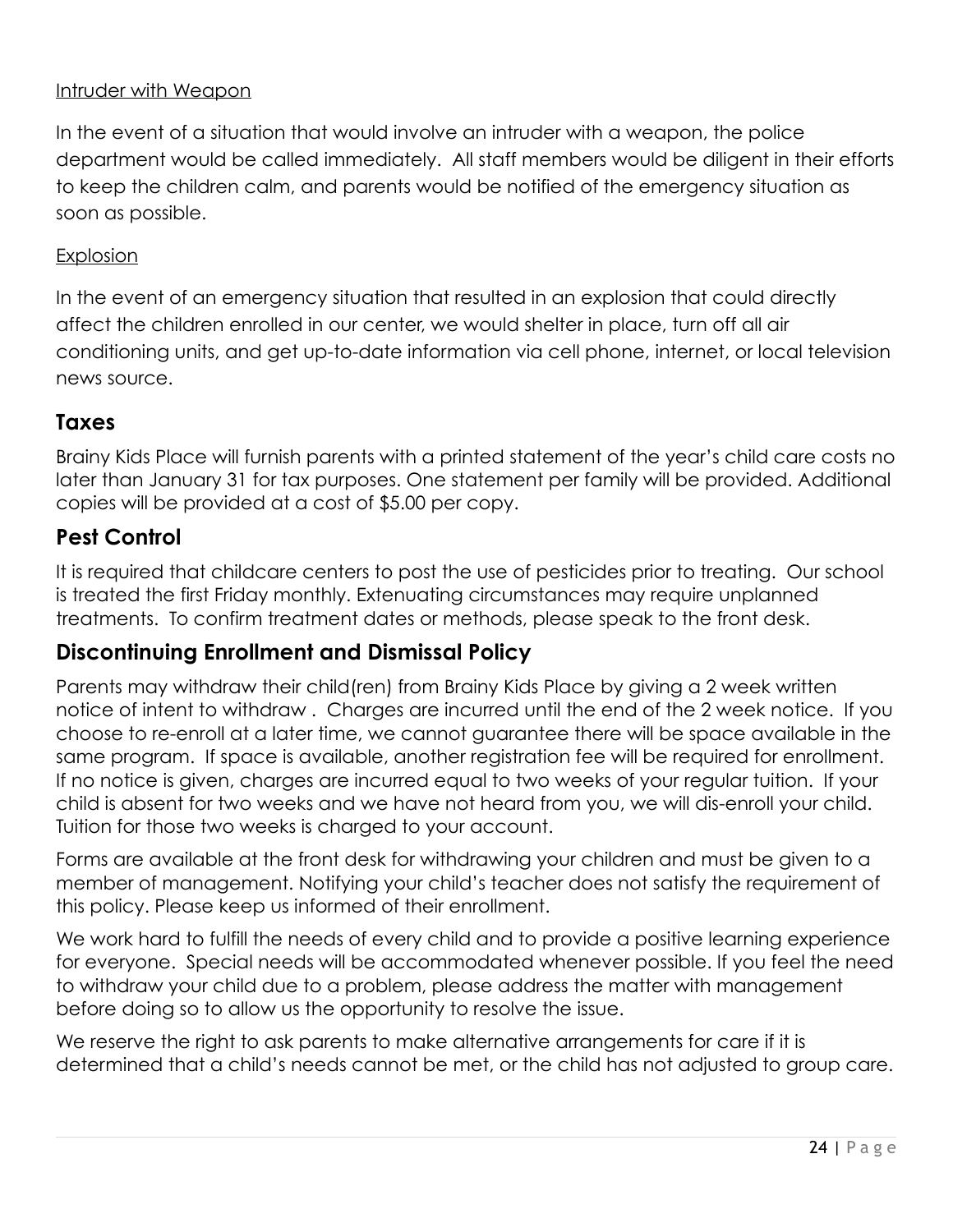In the event that behavior becomes disruptive to the program or becomes a problem that poses an unsafe situation for the child or other children in the class, alternative arrangements will be required.

If you, as a parent, are uncooperative in completing and returning forms (including immunization and physician statements), fail to pay your tuition on time, repeatedly fail to pick up your child on time, fail to follow any state or county regulation, fail to follow any Brainy Kids Place policy or procedures, knowingly bring your child ill to the center, give false information to staff either verbally or in writing, or if there are consistent child-rearing style differences between the parent and provider, it may be necessary to dismiss your child from care.

Any and all personal belongings must be picked up from the center within one week of the child's last day of enrollment. After that time, all items will be donated or otherwise disposed of.

## **Standards of Care**

We are licensed by the Texas Department of Family and Protective Services and meet or exceed all licensing requirements. Our license, as well as the Director's License, is always displayed in the front lobby. A copy of the minimum standards is available at our school for parents to review. A copy of our latest inspection report from licensing is always posted and also available for parents to review. Please ask the front desk staff for location of these items if you would like to review them.

For information about local day care licensing offices and to view the minimum standards online look on the HHS website at: https://hhs.texas.gov/ or call the local Family and Protective Services at 713-287-3238 or call 1-800-862-5252.

We monitor the United States Consumer Product Safety Commission recall list to ensure there are no unsafe products present in the center. We file those recalls relating to children, in a binder in the lobby for parents to review. You may access these recalls yourself at www.cpsc.gov.

Children will be observed at drop off and throughout the day for signs of illness or injury. During drop off, please inform your child's teacher of injuries from home or illnesses in the household. Health checks will be conducted on children appearing/complaining of discomfort. Appropriate steps taken will include checking the child's temperature and visually observing the child for injuries, rashes or any area of concern.

# **Right to Privacy**

Brainy Kids Place maintains confidentiality and respects the families right to privacy. All enrollment documents, medical information, assessments, and photos are considered protected and only used by Brainy Kids Place staff unless the parent gives permission for the release of such items to a third party. Video cameras are for internal use only and footage is not able to be released under any circumstances. However, when we have reason to believe that a child's welfare is at risk, we are required to share confidential information with agencies. In the event a parent does not wish for his/her child to be photographed, they may indicate this preference on the enrollment form.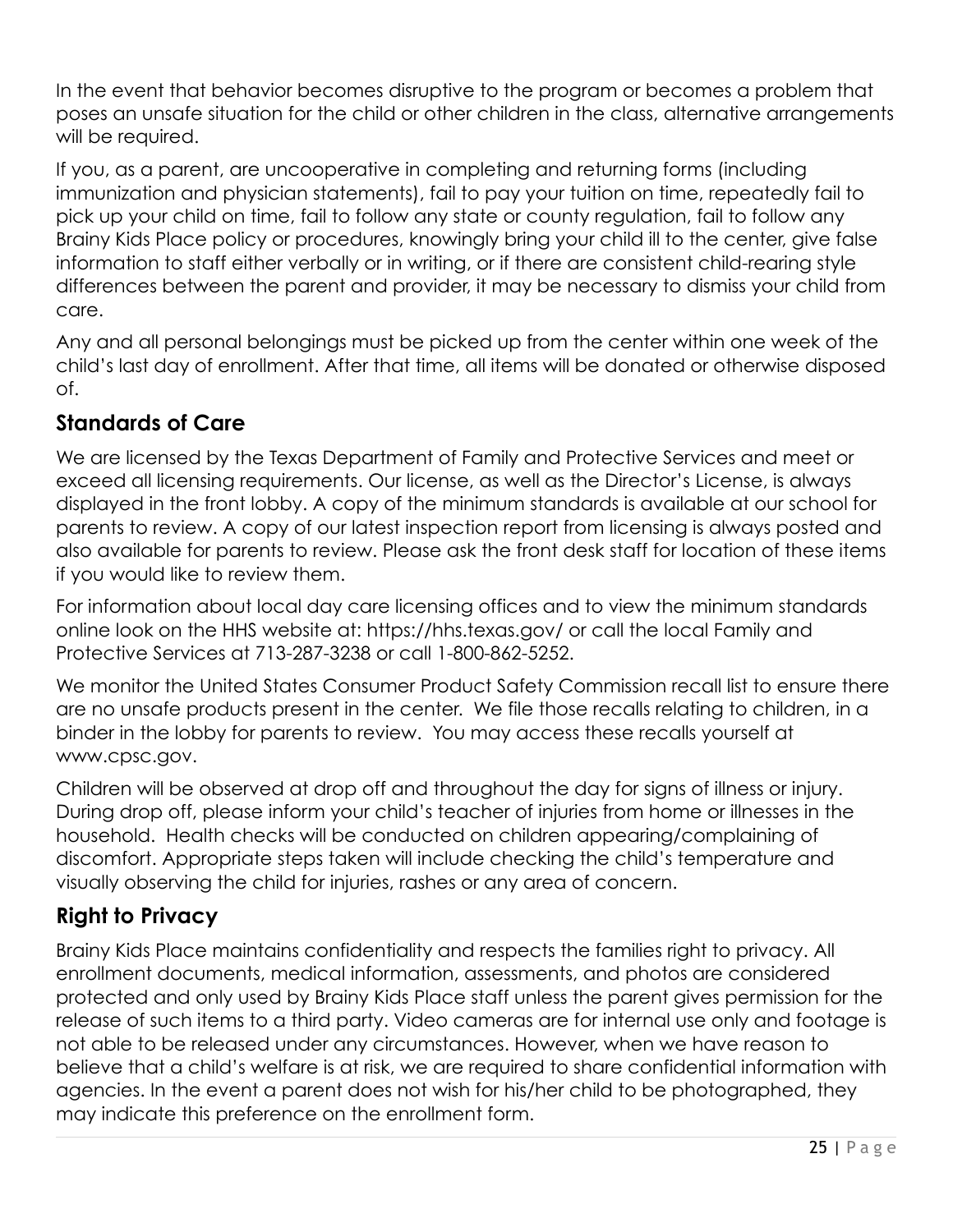Employees are prohibited from disclosing information to any person about any child that he/ she is not legally responsible for. This includes behaviors and/or consequences, family information, enrollment status, etc. Parents who are found to be illegally obtaining information and/ or records of children that are not their own, will be dismissed from the center and reported to the authorities.

In cases where family members are in conflict with one another, we shall work openly, sharing our observations of the child, to help all parties involved make informed decisions. We shall refrain from becoming an advocate for one party.

## **Prevention of Communicable Diseases**

For the safety of our students, all employees are recommended to obtain a Hepatitis A vaccine, Pertussis vaccine, and an annual flu shot in accordance to recommended CDC adult vaccine schedules. Employees are exempt from this recommendation if they have a medical condition identified as contraindications or precautions by the CDC or reasons of conscience, including a religious belief. If an employee believes they are exempt from this provision, they must provide documentation. For medical conditions, acceptable documentation may include a note from the employee's health care professional providing a statement that the required vaccine is medically contraindicated or poses a significant risk to the health and well-being of the individual. For reasons of conscience, acceptable documentation may include a signed and dated statement from the employee that states the employee is exempt for reasons of conscience, including a person's religions beliefs. Brainy Kids Place prohibits discrimination of any kind, and will not take retaliatory action against any employee that is exempt from the required vaccines. All documentation will be kept in the employees personnel file and will be kept confidential.

Employees that are exempt from or do not follow the recommended vaccines will follow the following protective procedures, such as

- Wearing gloves when handling or cleaning body fluids, such as after wiping noses, mouths, or bottoms, and tending sores;
- Employees with open wounds and/or any injury that inhibits hand washing, such as casts, bandages, or braces, must not prepare food or have close contact with children in care;
- Wearing masks when the employee has respiratory symptoms to reduce the spread of droplets to surrounding areas;
- Wearing masks when taking care of children with respiratory symptoms;
- Removing gloves and washing hands immediately after each task to prevent crosscontamination to other children;
- Excluding the employee from direct care when the employee has signs of illness.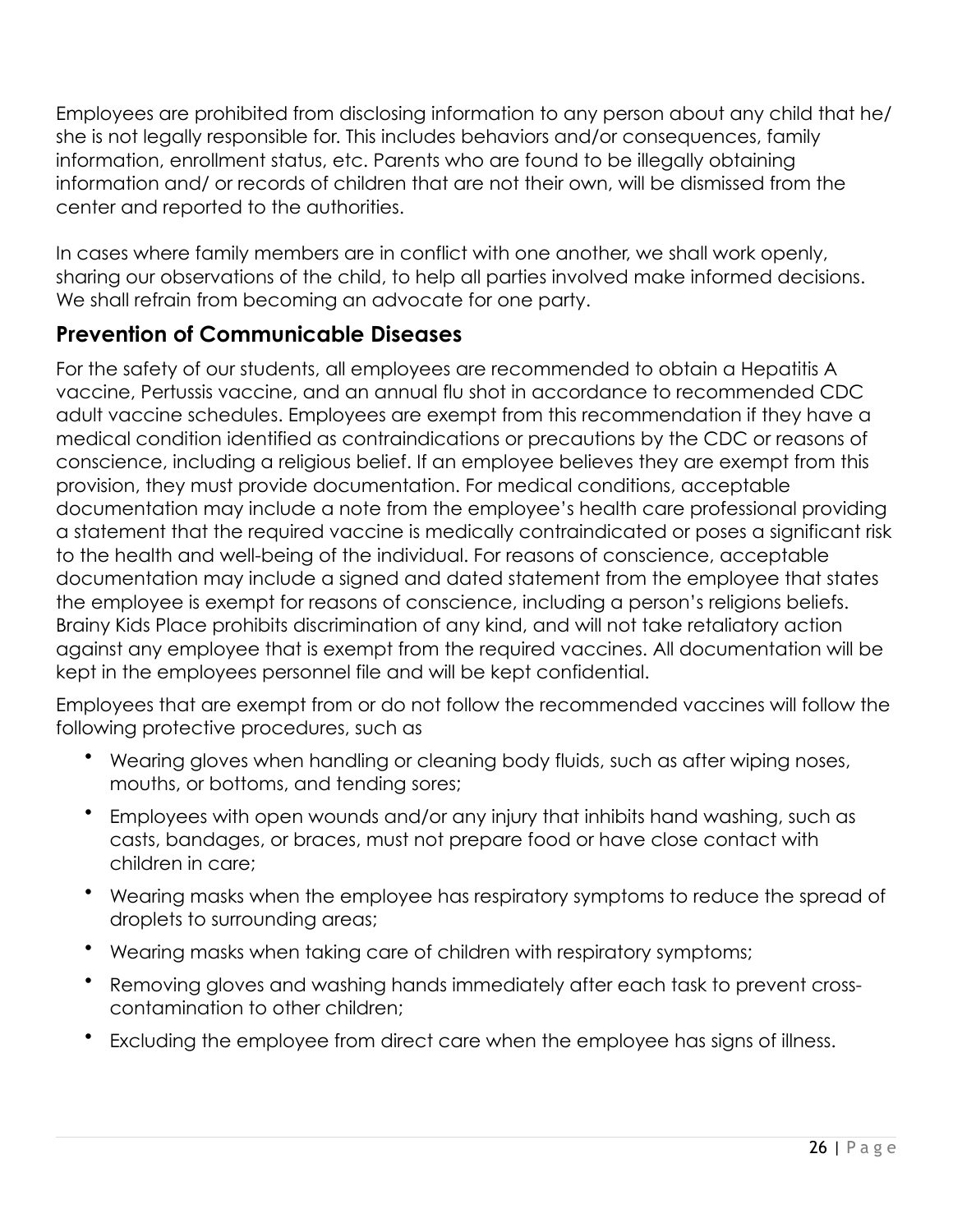## **Child Abuse and Neglect**

Our employees will complete at least one hour of annual training in child/abuse and neglect focusing on prevention, recognition, and reporting of child abuse and neglect, including (1) factors indicating a child is at risk for abuse or neglect; (2) warning signs indicating a child may be a victim of abuse or neglect; (3) internal procedures for reporting child abuse or neglect; and (4) community organizations that have training programs available to childcare center staff members, children, and parents.

We will increase your awareness and the awareness of our employees on issues regarding child abuse and neglect by routinely sharing information on the types of abuse and neglect, causes of abuse and neglect, the warning signs of abuse and neglect and other related information.

Primary methods of prevention will include the general distribution of information related to child abuse, including how to recognize and report abuse and what resources are available for the prevention, intervention, and treatment of child abuse. We will also utilize services and interventions targeted to high risk families.

We will utilize strategies to coordinate with community organizations who offer services for high risk families. We provide information programs for pregnant women that encourage prenatal care; teach child care techniques, provide home health visits for newborns, and assist parents of children with special needs. We will identify community and faith-based organizations that sponsor food banks and shelter programs. These programs address the lack of resources such as adequate shelter, child care for working parents, appropriate nutrition, health and mental care, transportation, and education. We will also identify organizations that provide aid in prevention through crisis and emergency services, parent education, domestic violence shelters, and health and mental health treatment for victims.

You must take action if you are aware of abuse or neglect. There are two ways it may be reported. Call 1-800-252-5400, the Abuse Hotline toll-free 24 hours a day, 7 days a week, nationwide or make a report through the secure website, [www.txabusehotline.org](http://www.txabusehotline.org). You will receive a response within 24 hours. If this is a life threatening or emergency situation, call your local law enforcement agency or 911 immediately.

## **Smoke-Free Premises**

In accordance with state licensing guidelines, Brainy Kids Place buildings, grounds, vehicles, and playgrounds are smoke-free environments. Please do not smoke on the property or throw cigarette butts in the parking lot to protect our children from coming in contact with a discarded butt.

## **Destruction of Property**

Brainy Kids Place strives to create a community of learners. School pride is encouraged in students by having them share in keeping the school nice and neat. Whenever school property or equipment is damaged, destroyed, or defaced, students and parents will be held responsible. Reasonable damage will be assessed based on consideration of the nature